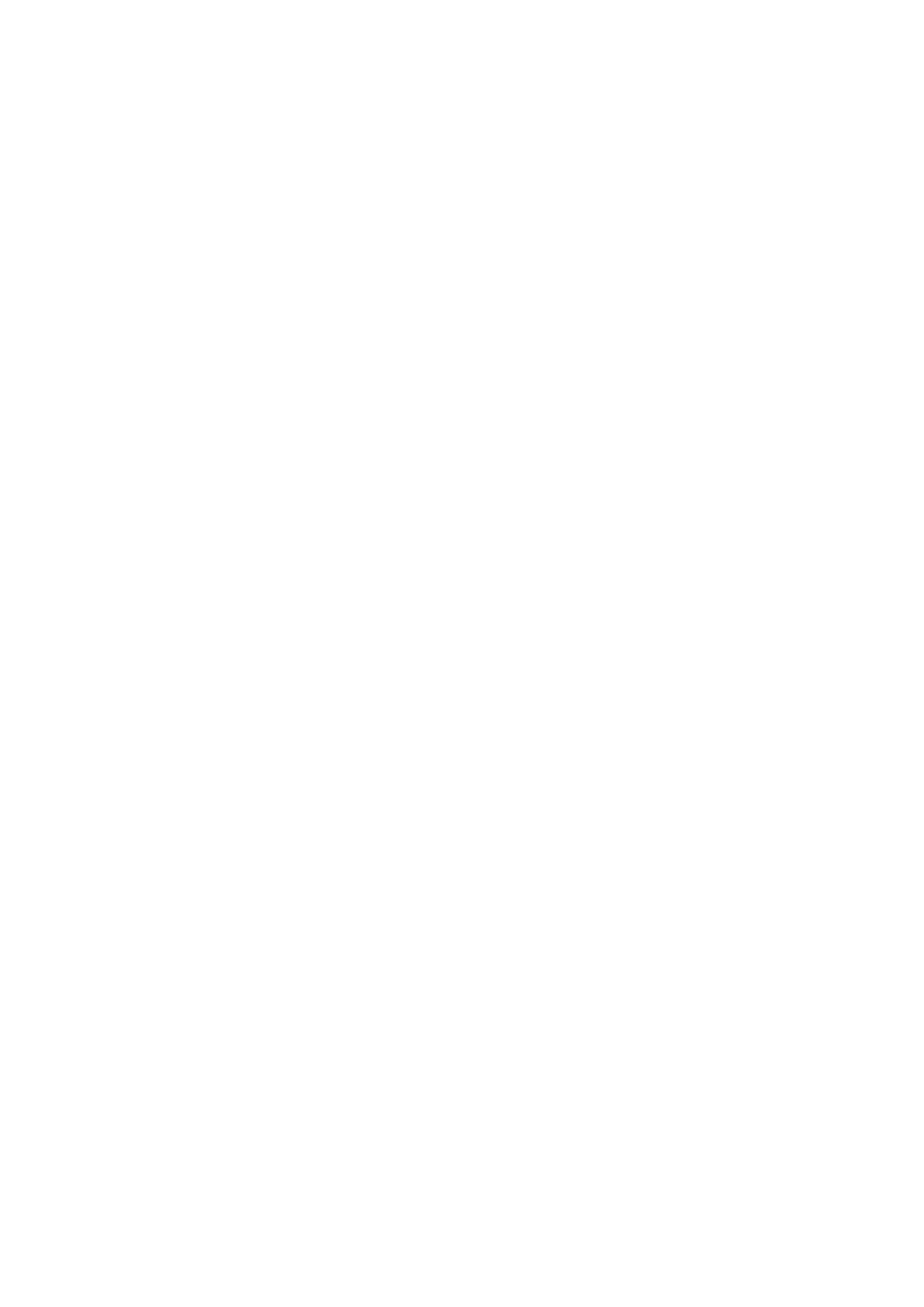# **CONTENTS**

| I.             |                                                                       |                                                                                            |  |  |  |
|----------------|-----------------------------------------------------------------------|--------------------------------------------------------------------------------------------|--|--|--|
| A.             | FACTS FOUND DURING THE VISIT AND ACTION PROPOSED11                    |                                                                                            |  |  |  |
| <b>B.</b>      |                                                                       |                                                                                            |  |  |  |
| II.            |                                                                       |                                                                                            |  |  |  |
| A.             |                                                                       |                                                                                            |  |  |  |
| <b>B.</b>      |                                                                       |                                                                                            |  |  |  |
| $\mathbf{C}$ . | Situation observed by the CPT's delegation in the prisons visited  19 |                                                                                            |  |  |  |
|                | 1.                                                                    |                                                                                            |  |  |  |
|                | 2.                                                                    |                                                                                            |  |  |  |
|                | 3.                                                                    |                                                                                            |  |  |  |
|                | $\overline{4}$ .                                                      |                                                                                            |  |  |  |
|                |                                                                       | a.                                                                                         |  |  |  |
|                |                                                                       | role of prison health-care services in the prevention of ill-treatment25<br>$\mathbf{b}$ . |  |  |  |
|                |                                                                       | $\mathbf{C}$ .                                                                             |  |  |  |
|                | 5.                                                                    |                                                                                            |  |  |  |

# **[APPENDIX I:](#page-32-0)**

|  | List of the CPT's recommendations, comments and requests for information33 |
|--|----------------------------------------------------------------------------|
|--|----------------------------------------------------------------------------|

# **[APPENDIX II:](#page-38-0)**

**List of the national authorities [with whom the CPT's delegation held consultations](#page-38-0)...... 39**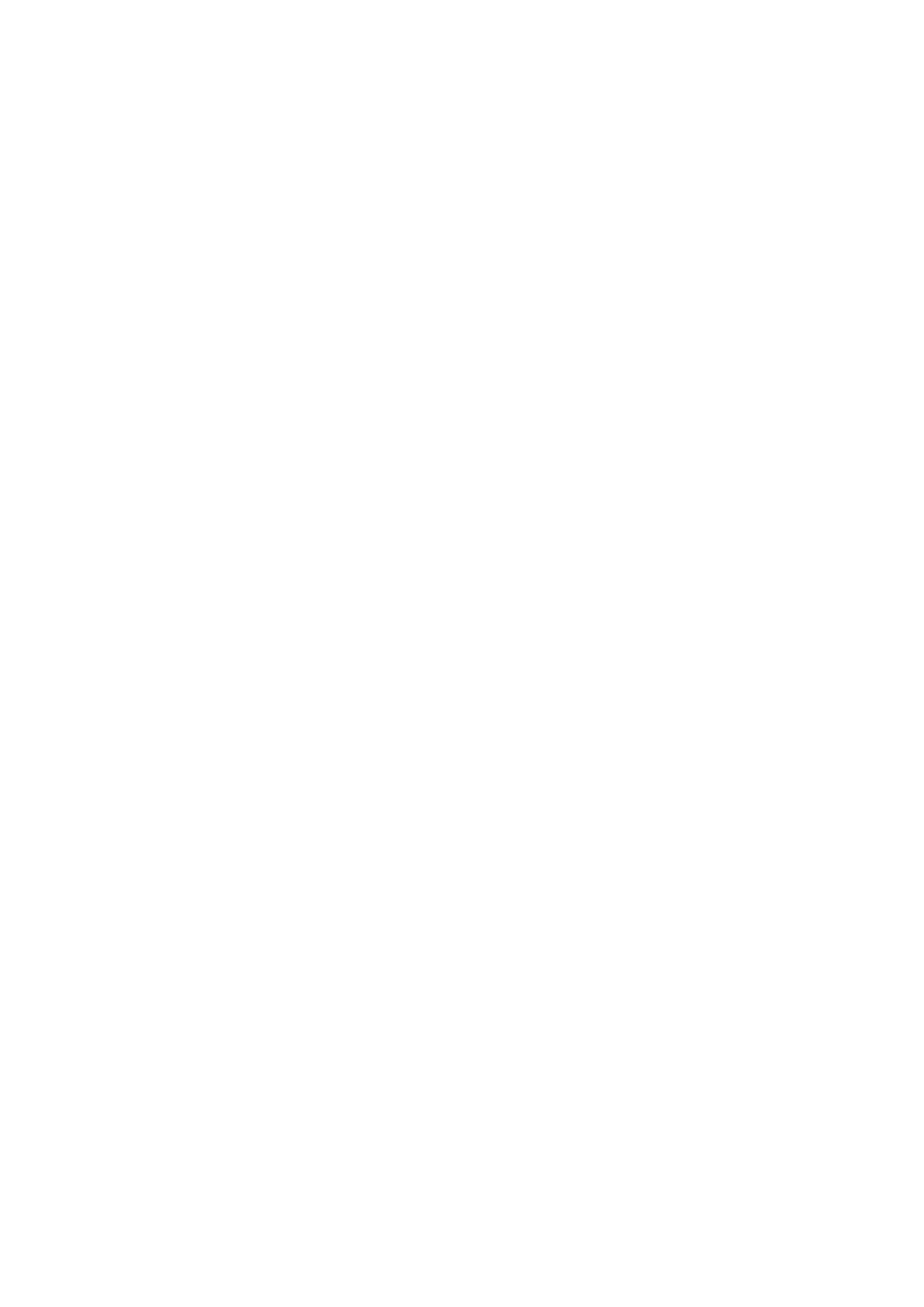#### <span id="page-4-0"></span>**Copy of the letter transmitting the CPT's report**

Mr Gigi Khojevanishvili Head of International Relations Department Ministry of Corrections and Legal Assistance 42, Alexander Kazbegi Avenue 0177 Tbilisi GEORGIA

Strasbourg, 21 March 2013

Dear Mr Khojevanishvili,

In pursuance of Article 10, paragraph 1, of the European Convention for the Prevention of Torture and Inhuman or Degrading Treatment or Punishment, I enclose herewith the report to the Georgian Government drawn up by the European Committee for the Prevention of Torture and Inhuman or Degrading Treatment or Punishment (CPT) after its visit to Georgia from 19 to 23 November 2012. The report was adopted by the CPT at its 80th meeting, held from 4 to 8 March 2013.

The various recommendations, comments and requests for information formulated by the CPT are listed in Appendix I. As regards more particularly the CPT's recommendations, having regard to Article 10 of the Convention, the Committee requests the Georgian authorities to provide **within three months** a response giving a full account of action taken to implement them. The CPT trusts that it will also be possible for the Georgian authorities to provide in that response reactions to the comments formulated in this report as well as replies to the requests for information made.

The CPT would ask, in the event of the response being forwarded in the Georgian language, that it be accompanied by an English or French translation.

I am at your entire disposal if you have any questions concerning either the CPT's visit report or the future procedure.

Yours sincerely,

Lətif Hüseynov President of the European Committee for the Prevention of Torture and Inhuman or Degrading Treatment or Punishment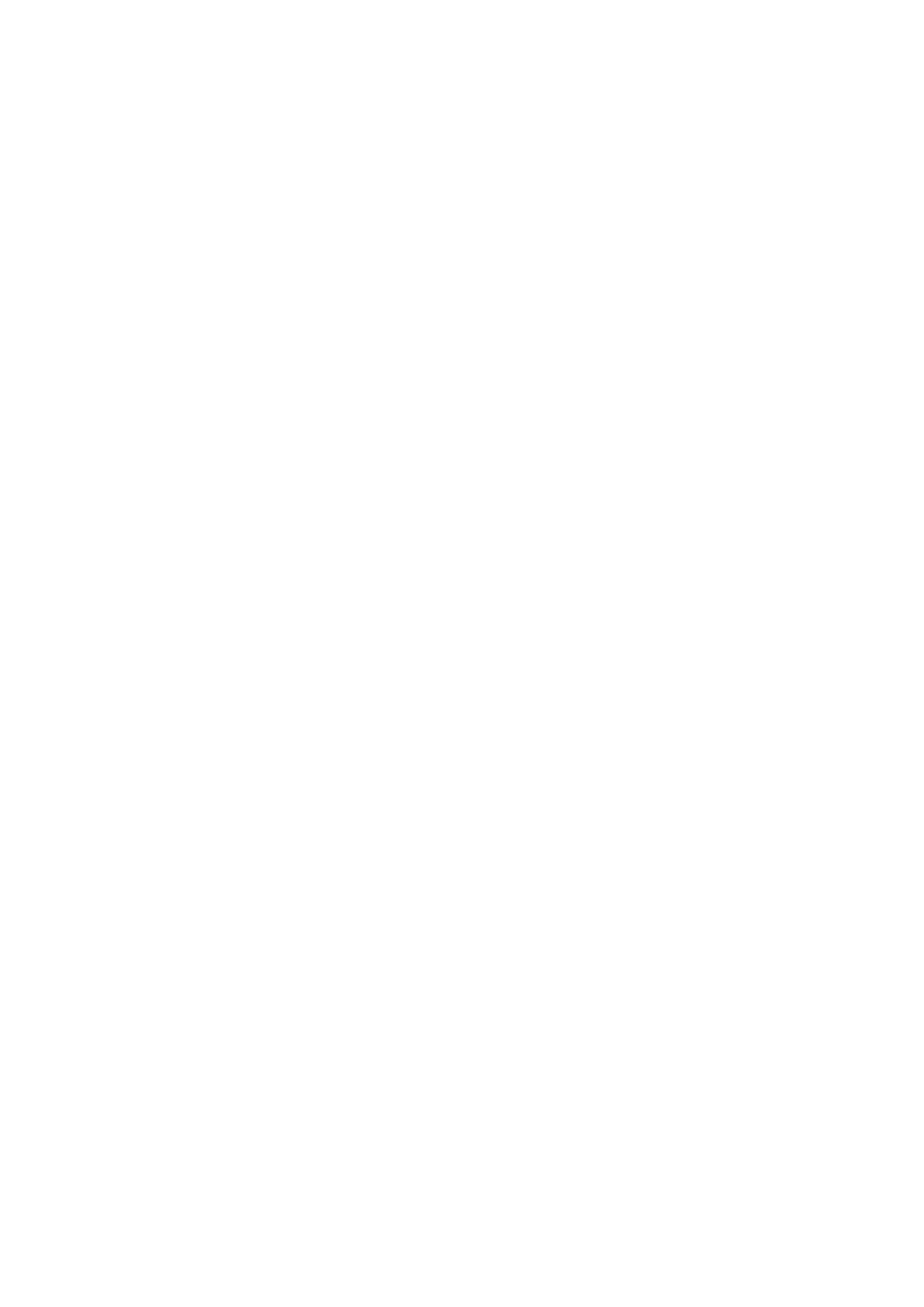## <span id="page-6-0"></span>**I. INTRODUCTION**

## <span id="page-6-1"></span>**A. Dates and context of the visit and composition of the delegation**

1. In pursuance of Article 7 of the European Convention for the Prevention of Torture and Inhuman or Degrading Treatment or Punishment (hereinafter referred to as "the Convention"), a delegation of the CPT visited Georgia from 19 to  $23$  November  $2012<sup>1</sup>$ . The visit was one which appeared to the Committee "to be required in the circumstances" (cf. Article 7, paragraph 1, of the Convention).

2. On 18 September 2012, video material containing scenes of apparent ill-treatment (including sexual abuse) of inmates at Prison No. 8 in Tbilisi (Gldani) was placed in the public domain<sup>2</sup>.

In a statement of 19 September 2012, the President of Georgia stressed that "those who organised, committed and allowed these crimes to happen will be severely punished" and that such behaviour will not be tolerated. The CPT welcomes such a statement, made at the highest political level.

On the same date, the Georgian Prosecution Service announced that it had initiated an investigation into the ill-treatment of prisoners by staff at Gldani under Articles 144<sup>1</sup> (torture) and 144³ (inhuman and degrading treatment) of the Criminal Code, and that more than ten staff members of Prison No. 8 in Tbilisi had already been charged under these provisions. According to the Prosecution Service's statement, the investigation was in progress in order to identify other suspects.

3. On 20 September 2012, the CPT sent a letter to the Georgian authorities, pursuant to Rule 28 (1) of the Committee's Rules of Procedure<sup>3</sup>. The Committee expressed its great concern about the above-mentioned video material, recalling in this context that, in the report on its 2010 visit to Georgia, the Committee had drawn the attention of the Georgian authorities to allegations it had received of the ill-treatment of inmates at Prison No. 8 in Tbilisi and had recommended that appropriate steps be taken to ensure that prison staff at Gldani do not abuse their authority and resort to such  $\arctan^4$ .

The CPT requested to receive, by 27 September 2012, further information on the preliminary results of the investigations into the above-mentioned cases of ill-treatment of prisoners by staff at Gldani, including copies of any forensic medical reports. The Committee also requested to be provided with a full account of other action already taken or envisaged with a view to preventing any repetition of such abuses at Prison No. 8 in Tbilisi or other penal institutions.

 $\mathbf{1}$ <sup>1</sup> The CPT has previously carried out four periodic visits (May 2001; November 2003/May 2004; March/April 2007 and February 2010) to Georgia, as well as a visit to Abkhazia, Georgia in April/May 2009. The reports on these visits and the responses of the Georgian authorities are available on the Committee's website [\(http://www.cpt.coe.int\)](http://www.cpt.coe.int/).

 $\overline{2}$ See, for example, www.civil.ge/eng/article.php?id=25220.

<sup>&</sup>lt;sup>3</sup><br><sup>3</sup> Use of this provision makes it clear to the State concerned that the CPT is considering carrying out a visit. 4

See paragraphs 49 and 50 of CPT/Inf (2010) 27.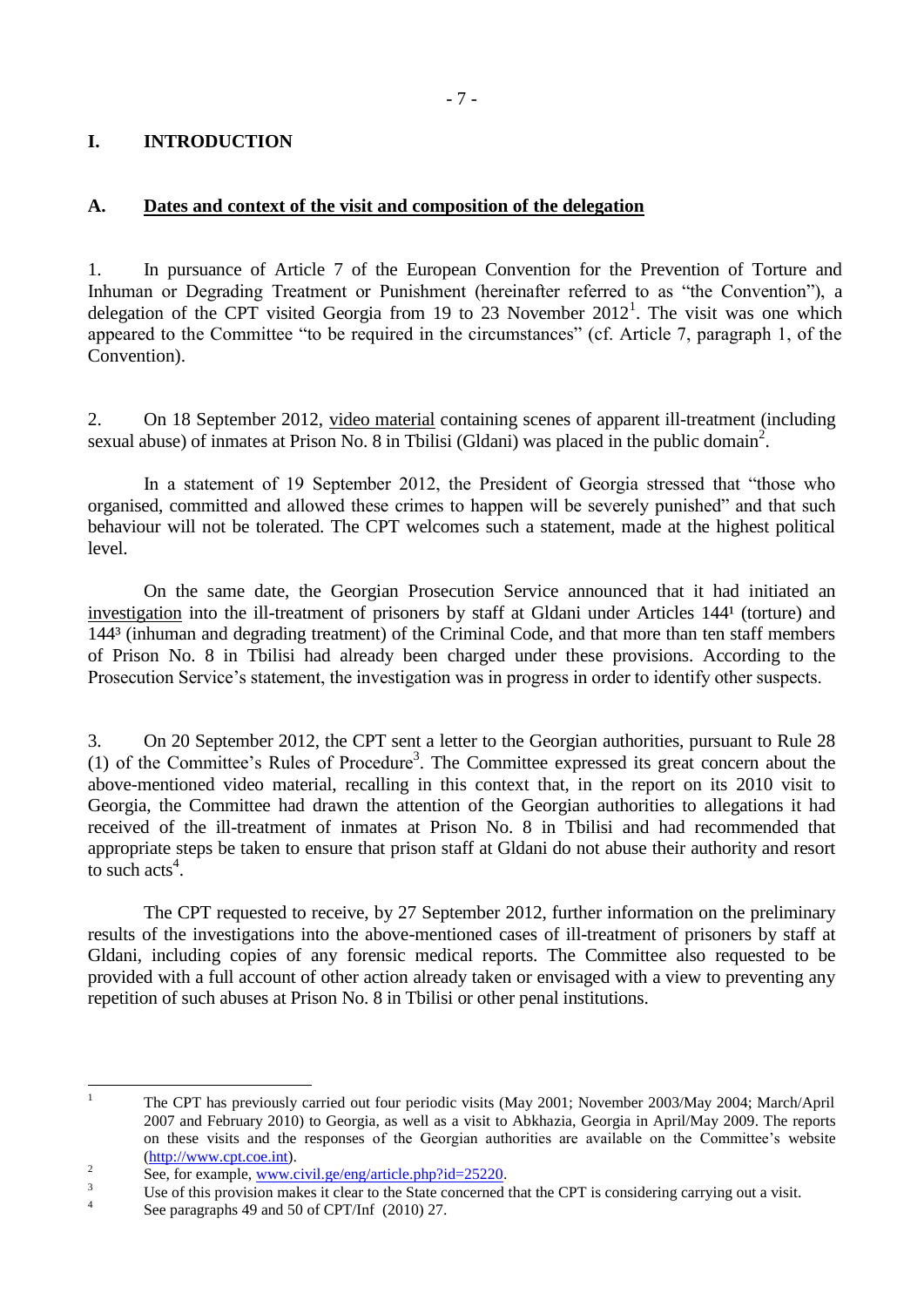4. A substantial response to the CPT's letter was received from the Georgian authorities on 27 September 2012, and the Georgian Government also took this opportunity to invite the Committee to high-level talks on the situation in the Georgian penitentiary system. By letter of 5 October 2012, the CPT accepted the invitation; however, it added that, in the light of the political situation at that time<sup>5</sup>, it would be preferable to wait before agreeing upon the precise dates for the high-level talks.

5. In a letter sent to the Georgian authorities on 5 November 2012, the Committee informed the Georgian authorities of its intention to carry out a visit to Georgia as from 19 November 2012. The visit started with high-level talks with the Georgian authorities. The purpose of the talks was to discuss the progress of investigations referred to in paragraph 2 above and additional measures aimed at preventing ill-treatment in penal institutions. In addition, the CPT's representatives sought information on the new Government's plans concerning reform of the prison system and of the criminal justice system in general.

Following the high-level talks, the Committee's delegation examined the treatment of persons held at Prison No. 8 in Gldani and Prison No. 2 in Kutaisi<sup>6</sup>.

- 6. The visit was carried out by the following members of the CPT:
	- Latif HÜSEYNOV, President of the CPT (Head of delegation)
	- Haritini DIPLA, Acting  $1<sup>st</sup>$  Vice-President of the CPT
	- Djordje ALEMPIJEVIĆ
	- Celso DAS NEVES MANATA
	- Marzena KSEL
	- Ana RACU

who were supported by Borys WÒDZ (Head of Division) of the CPT's Secretariat.

They were assisted by:

- Lali DOUGLAS-HAMILTON (interpreter)
- Tamriko MIKADZE (interpreter)
- Mara TSAKADZE (interpreter).

 $\frac{1}{5}$ Following the outcome of Parliamentary elections, which had taken place in Georgia on 1 October 2012, a new Government had yet to be formed.

6 See paragraph 17.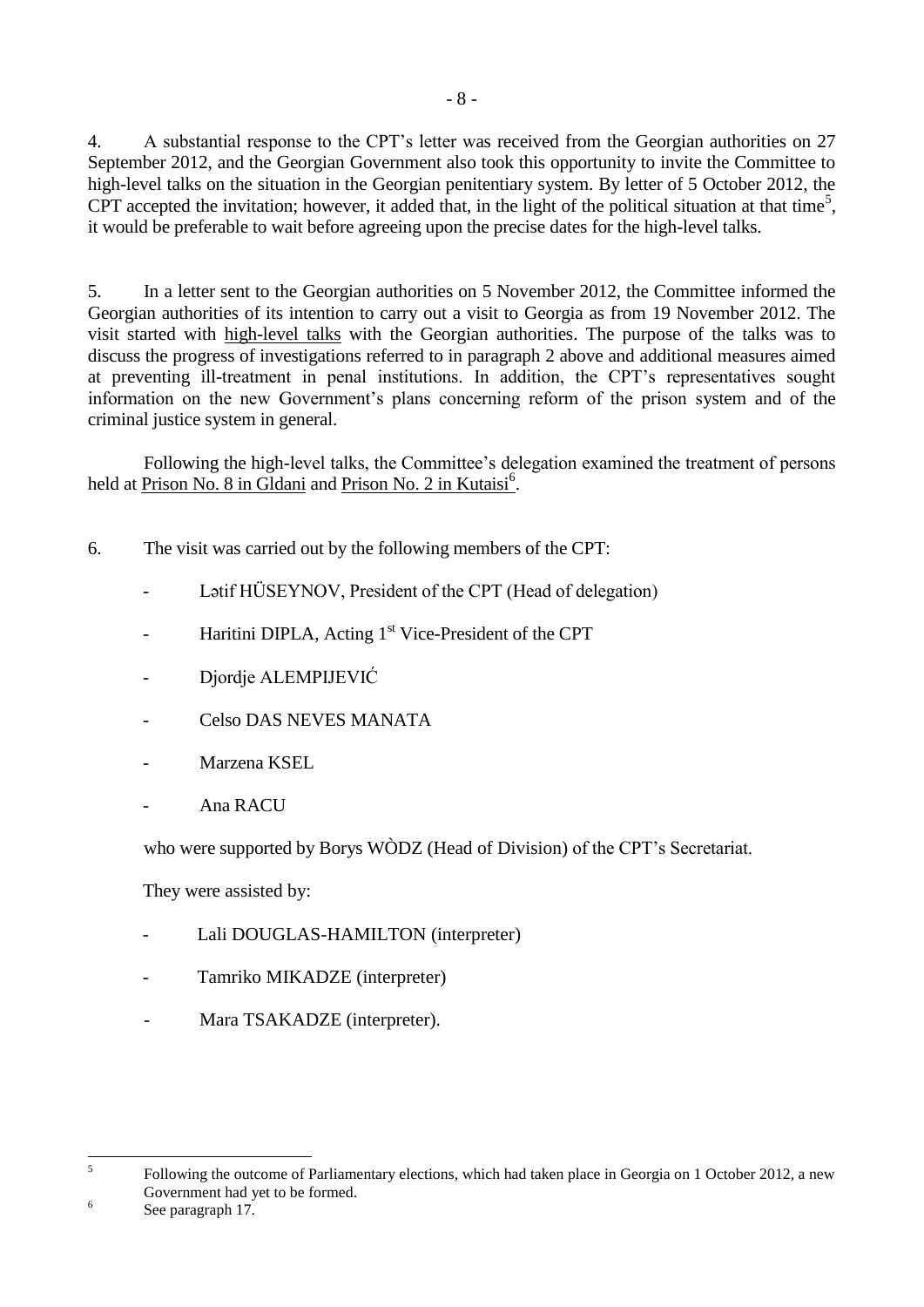## <span id="page-8-0"></span>**B. Consultations held by the delegation and co-operation received**

7. In the course of the high-level talks, the CPT's delegation held consultations with Tea TSULUKIANI, Minister of Justice, Sozar SUBARI, Minister of Corrections and Legal Assistance, and Archil KBILASHVILI, Chief Prosecutor.

Further, the delegation held discussions with Tata KHUNTSARIA, Acting Public Defender, and members of the Special Preventive Group of the Public Defender's Office<sup>7</sup>. In addition, the delegation had separate meetings with Eka BESELIA and Chiora TAKTAKISHVILI, respectively Chairperson and Deputy Chairperson of the Human Rights and Civil Integration Committee of the Georgian Parliament.

The CPT is grateful for the time devoted to its delegation by the above-mentioned persons and the constructive exchange of views.

A full list of the persons consulted during the visit is set out in Appendix II to this report.

8. The co-operation received during the visit – both from the national authorities and from management and staff at Prison No. 8 in Gldani and Prison No. 2 in Kutaisi – was of a high standard. The delegation enjoyed immediate access to the places visited and was able to speak in private with persons deprived of their liberty, in compliance with the provisions of the Convention. Further, the delegation had access to all the necessary documentation.

Particular words of thanks go to Mr Gigi KHOJEVANISHVILI, Head of the International Relations Department of the Ministry of Corrections and Legal Assistance, the CPT's Liaison Officer.

9. As had been made clear by the Committee in the past, the principle of co-operation is not limited to steps taken to facilitate the task of visiting delegations. It also requires that decisive action be taken in response to the CPT's recommendations. In this respect, the Committee is concerned to note that several important recommendations made after the 2010 visit with respect to the Georgian prison system (in particular, those regarding prison overcrowding, programmes of activities for inmates and prison health-care services) remain unimplemented.

In the course of the high-level talks held during the visit, the Georgian authorities provided information on an ambitious set of measures aimed at tackling the problem of prison overcrowding<sup>8</sup>. However, action is also required to address the other two issues identified above, in the light of the recommendations set out in this report.

 $\tau$ <sup>7</sup> Which fulfils the functions of a National Preventive Mechanism under the OPCAT.

<sup>8</sup> At the time of the visit, Georgia had Europe's second highest prison population rate (473 inmates per 100,000 of national population). Data as of the end of October 2012, source: International Centre for Prison Studies, [www.prisonstudies.org/info/worldbrief/wpb\\_country.php?country=122.](http://www.prisonstudies.org/info/worldbrief/wpb_country.php?country=122)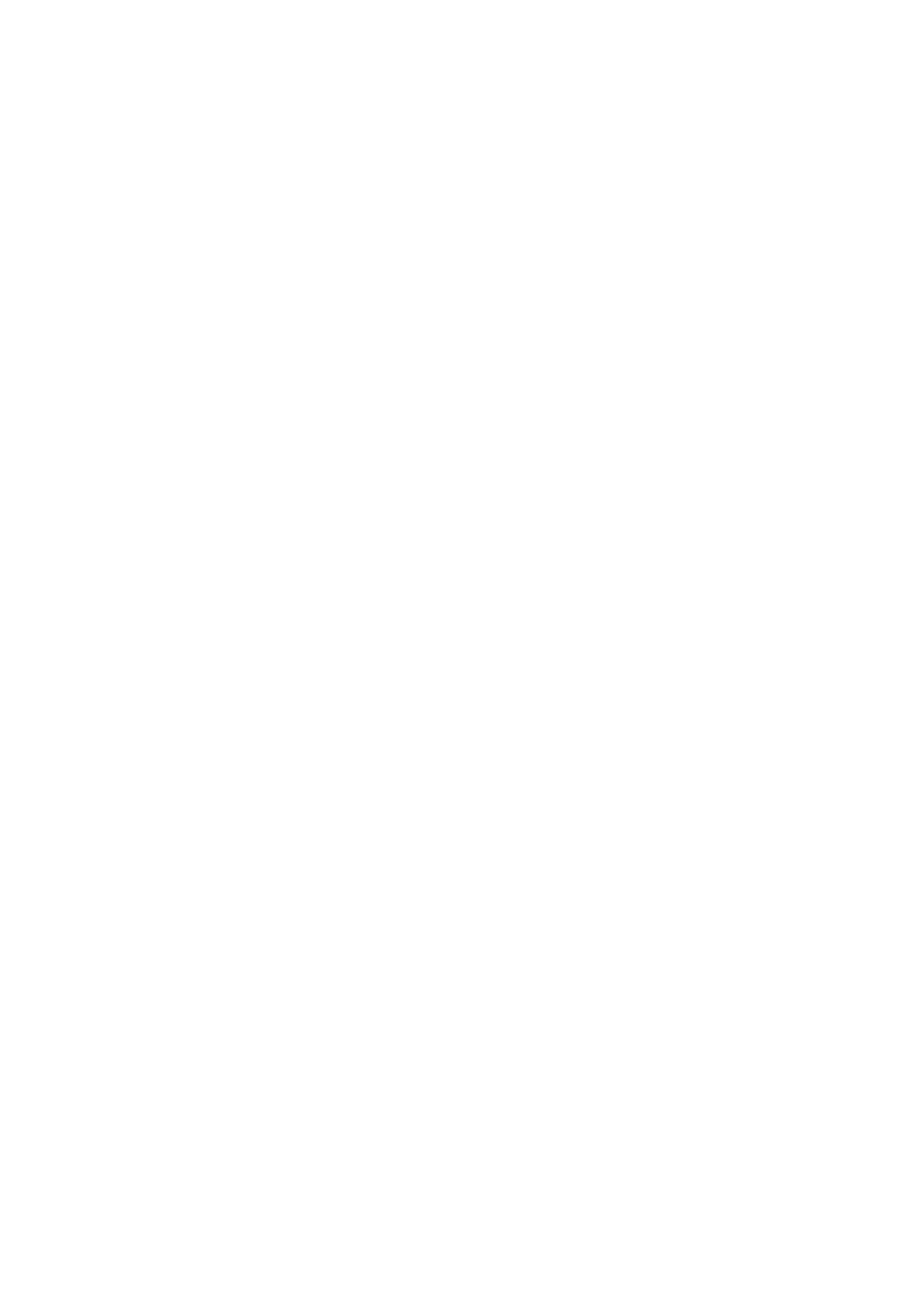## <span id="page-10-0"></span>**II. FACTS FOUND DURING THE VISIT AND ACTION PROPOSED**

## <span id="page-10-1"></span>**A. Investigations into cases of alleged ill-treatment of prisoners**

10. As already mentioned, one of the main reasons for this ad hoc visit – and especially for the high-level talks – was for the CPT to obtain updated information on the investigations into cases involving allegations of ill-treatment of prisoners, which had been initiated following the publication of the videos referred to in paragraph 2 above. This was in particular the subject of the Committee's representatives' meeting with the Chief Prosecutor, Mr Archil Kbilashvili.

11. Mr Kbilashvili began the meeting by stating that, following his appointment on 31 October 2012, he had called upon any person considering him/herself a victim of a crime committed prior to the Parliamentary elections of 1 October 2012 to submit a complaint to the Chief Prosecutor's Office. By the time of the meeting with the CPT's representatives (on 19 November 2012), approximately 3.000 such complaints had been received, over 50% of them apparently relating to alleged ill-treatment of prisoners (especially at Gldani and Kutaisi prisons). Mr Kbilashvili added that, given the serious staff-related constraints at his Office<sup>9</sup>, the examination of these complaints would likely take some time. **The CPT would like to be kept informed of the progress of consideration of these complaints, insofar as they relate to the alleged ill-treatment of persons deprived of their liberty. The Committee would also like to be informed, in due course, of the outcome of any formal investigations initiated, including criminal and/or disciplinary sanctions applied.**

12. Turning more specifically to the investigation into the alleged ill-treatment of prisoners at Gldani Prison, Mr Kbilashvili confirmed that it was ongoing and that all twelve persons detained in connection with the investigation (including the former director of Gldani Prison and some other senior officials of the Penitentiary Department) were still remanded in custody<sup>10</sup>. He went on to say that it was established that ill-treatment of prisoners by staff of Gldani Prison had been a "daily, systematic practice". All the persons involved – both the staff and the inmates – had already been interviewed and all confirmed that assertion. Reportedly, the purpose of this ill-treatment was to obtain prisoners' obedience to the prison's administration and to secure their co-operation, as well as to destroy any possible influence of informal prisoner power structures. Mr Kbilashvili stated that the bulk of the ill-treatment had taken place shortly after arrival to prison (usually on the day when the prisoners were moved from the "quarantine" cells to normal accommodation) and that prisoners aged below 40 had been particularly targeted.

 $\overline{9}$ <sup>9</sup> At the time of the high-level talks, the Chief Prosecutor's Office employed 14 investigators at the Tbilisi Headquarters and another 43 in the regions. The plan was to recruit within a short period of time 11 more investigators to work in Tbilisi, and an additional ten in the medium term (so as to reach the number of 35 investigators working at the Headquarters).

<sup>10</sup> Concerning a 13th person, who had fled the country and had been charged *in absentia*, see paragraph 14 below.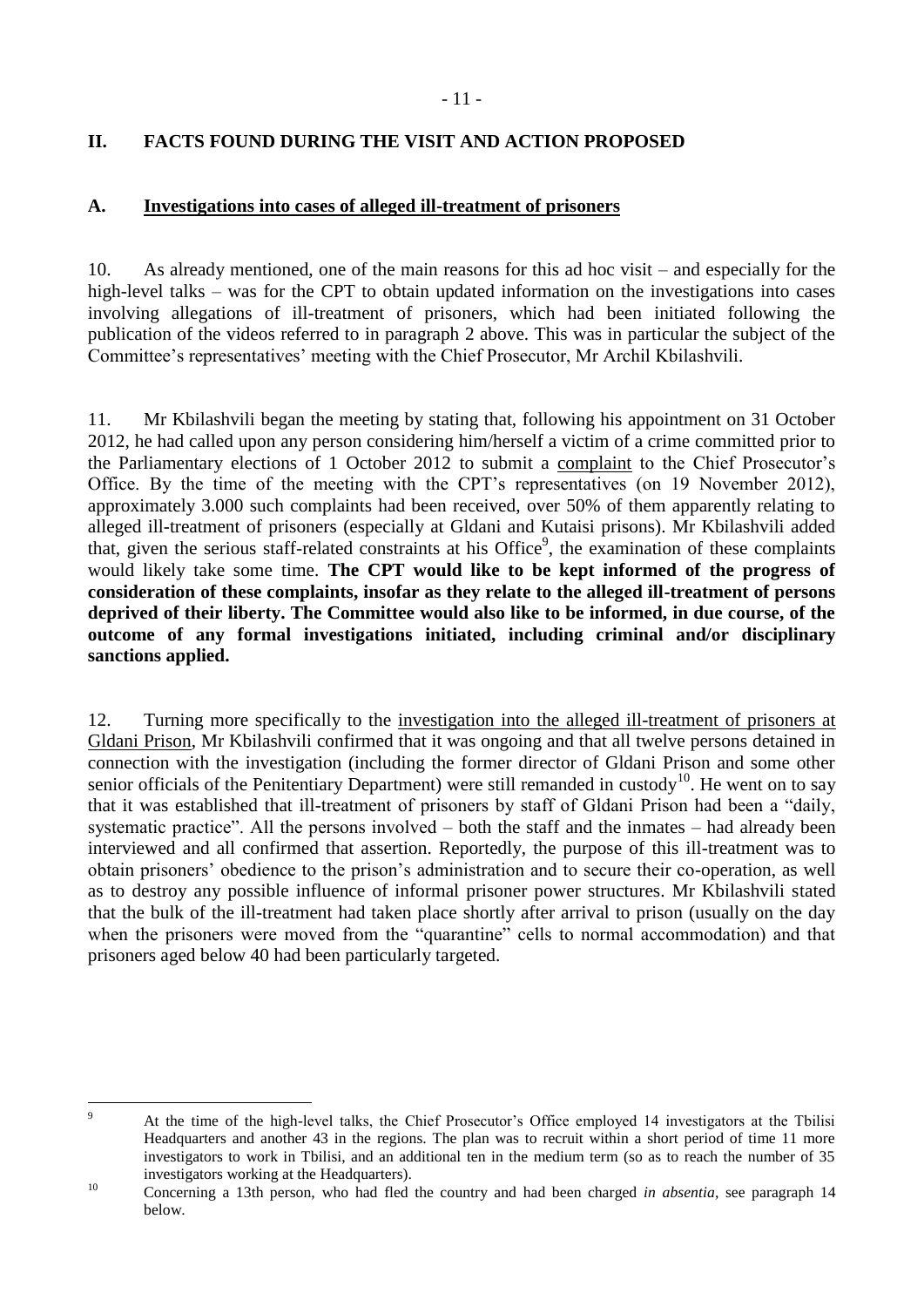13. Regarding the evidence gathered, Mr Kbilashvili informed the CPT's representatives that it was not the intention of his services to rely exclusively on witness testimonies and statements of the accused. Until the day of his meeting with the Committee's representatives, nine forensic medical reports had been ordered. One of the alleged victims had refused to undergo a forensic medical examination, one forensic medical report was already drafted while the remaining seven were still under preparation. **The CPT would like to be provided with copies of all the eight forensic medical reports, at the earliest opportunity.**

14. The Committee's representatives were also offered the possibility to discuss the progress of the above-mentioned investigation with the senior investigators directly in charge. They informed the CPT's members that materials concerning the Gldani case had been sent to the Chief Prosecutor's Office from the Penitentiary Department of the Ministry of Corrections and Legal Assistance at the end of September 2012. These materials suggested that staff members of Gldani Prison, including Mr Vladimir Bedukadze<sup>11</sup>, had been torturing and severely ill-treating prisoners.

As regards the video footage itself, the investigators pointed out that, in their view, there were three categories of videos. One part of the footage referred to ill-treatment that had reportedly taken place in the course of 2011. A second part (dating back to August 2012) allegedly showed the ill-treatment of prisoners in the course of the so-called "dissolution of quarantine"<sup>12</sup>, during which senior prison officials were said to have been present. The third part was reportedly "made up" by the previous authorities after they had learned of the existence of the second footage. According to the investigators, the purpose of this third footage (which also reportedly contained scenes of authentic ill-treatment of prisoners) was to create the impression that the ill-treatment had been an isolated incident, swiftly identified and suitably dealt with by the previous authorities<sup>13</sup>.

It was this "manipulated" footage that was reportedly published on 18 September 2012 on the official website of the Georgian Ministry of Interior, a few hours before the second footage, reportedly originating from Mr Bedukadze<sup>14</sup>, was disseminated by two TV channels (Maestro and Channel 9). In an official statement of 18 September 2012, the Ministry of Interior declared that the ill-treatment had taken place upon instigation and payment by Mr Tamaz Tamazashvili<sup>15</sup> (who was then serving a sentence for illegal arms possession at Gldani Prison), with the aim of discrediting the Georgian prison system and the authorities in general in the run-up to the Parliamentary elections.

 $11$ <sup>11</sup> Author of the videos published on 18 September 2012.

<sup>12</sup> I .e. the weekly procedure for dispatching newly-arrived inmates from the « quarantine » area to the ordinary accommodation.

<sup>&</sup>lt;sup>13</sup> On 21 December 2012, the Chief Prosecutor's Office issued a statement according to which the abovementioned "manipulated" footage had been made public upon the order of the then-Minister of Justice Mr Zurab Adeishvili (who had left Georgia shortly after the Parliamentary elections of 1 October 2012). Mr Adeishvili was accused of having ordered the then-Head of Penitentiary Department to organise beatings of prisoners and to film them. On 29 December 2012, the Chief Prosecutor's Office brought criminal charges *in absentia* against Mr Adeishvili, in connection with "organising the inhuman treatment of inmates", *inter alia* for abuse of power, inhuman treatment of an official, provoking a crime and fabricating evidence. Mr Adeishvili is currently subject to an international arrest warrant.

<sup>&</sup>lt;sup>14</sup> Mr Vladimir Bedukadze returned to Georgia in January 2013; he was first arrested but then released on bail.

<sup>15</sup> Mr Tamazashvili was the former Head of Police in the region of Kakheti, and father-in-law of Mr Irakli Garibashvili, current Minister of Interior and then a close associate of Mr Bidzina Ivanishvili (leader of the opposition Georgian Dream coalition and currently Prime Minister).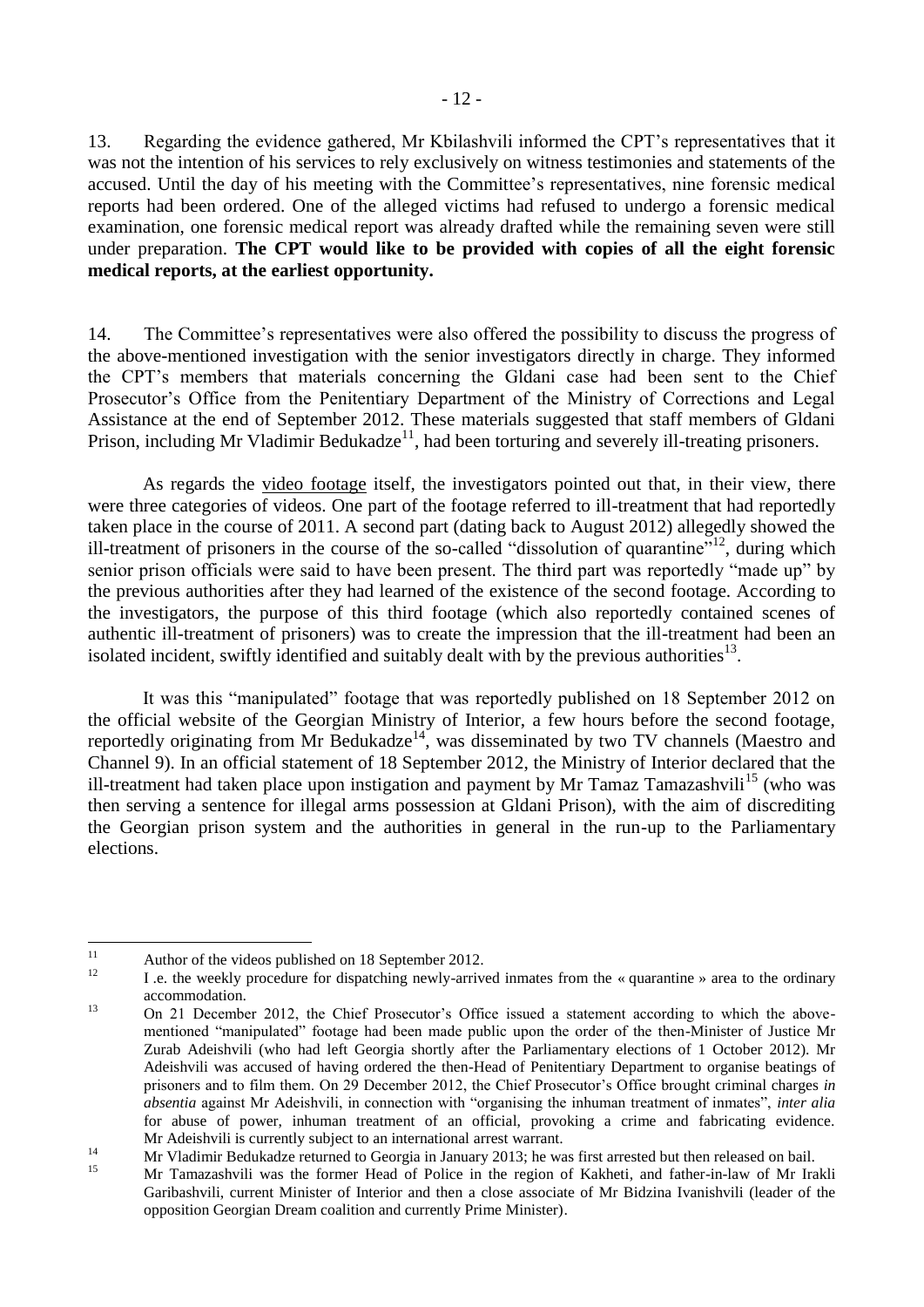15. The investigators directly in charge informed the CPT's representatives that, prior to the appointment of the new Chief Prosecutor (on 31 October 2012), investigative activities into the Gldani case had focused on arresting and interviewing the prison officers who appeared on the "manipulated" video. In addition, following the publication of the second footage by Maestro TV and Channel 9, high-ranking officials featuring on that video were also arrested, interviewed and charged. Other investigative actions carried out prior to the appointment of Mr Kbilashvili as Chief Prosecutor included: interviewing the alleged victims of ill-treatment (prisoners), examination of all the video footage, ordering five forensic medical reports, as well as ordering a forensic voice analysis ("phonoscopic expertise").

16. After the appointment of Mr Kbilashvili (and transfer of the case to the senior investigators in charge, on 5 November 2012), the focus of the investigation shifted. In addition to activities aiming at clarifying the alleged facts of ill-treatment of prisoners at Gldani Prison, the investigative team concentrated its attention on demonstrating the "systemic" character of the ill-treatment problem in Georgian prisons and the "manipulation" of the video footage by the previous authorities.

Consequently, the actual investigative steps taken after 5 November 2012 had essentially consisted of interviewing four officials of the Penitentiary Department accused of manipulating the footage, and attempting to identify additional persons in the second footage (through the phonoscopic and facial expertise). Further efforts were being directed at finding out whether the officials charged had been involved in other illegal acts, with the purpose of substantiating the hypothesis of a large-scale, systematic practice.

One senior investigator in charge stated that the criminal investigation into the Gldani case was almost completed. It was expected that the indictment related with the particular episodes shown on the video footages would be submitted to the court in the first half of January 2013, whilst the investigation into the allegedly systemic nature of prison ill-treatment and related responsibilities of former senior officials would continue thereafter. **The CPT would like to receive updated information, both as concerns the investigation into the alleged ill-treatment of inmates at Gldani Prison (as shown on the video footage published on 18 September 2012) and the other aspects of the investigation.** 

17. In the course of the meeting with Mr Kbilashvili and the senior investigators in charge, the CPT's representatives also enquired about the state of investigation into an incident that had apparently taken place at Prison No. 2 in Kutaisi<sup>16</sup>. The CPT's interlocutors confirmed the information (already contained in the letter of 27 September 2012) that four senior members of the above-mentioned establishment's staff (including its former director) had been arrested and charged under Articles 144<sup>1</sup> (torture) and 144<sup>3</sup> (inhuman and degrading treatment) of the Criminal Code. However, as the case was being investigated by the Office of the Prosecutor for Western Georgia, the senior investigators in charge were not in a position to provide the Committee's representatives with any detailed information (apart from confirming that no additional persons had been charged in relation with this case since 27 September 2012).

 $16$ 

Referred to in the letter from the Georgian authorities to the CPT, dated 27 September 2012.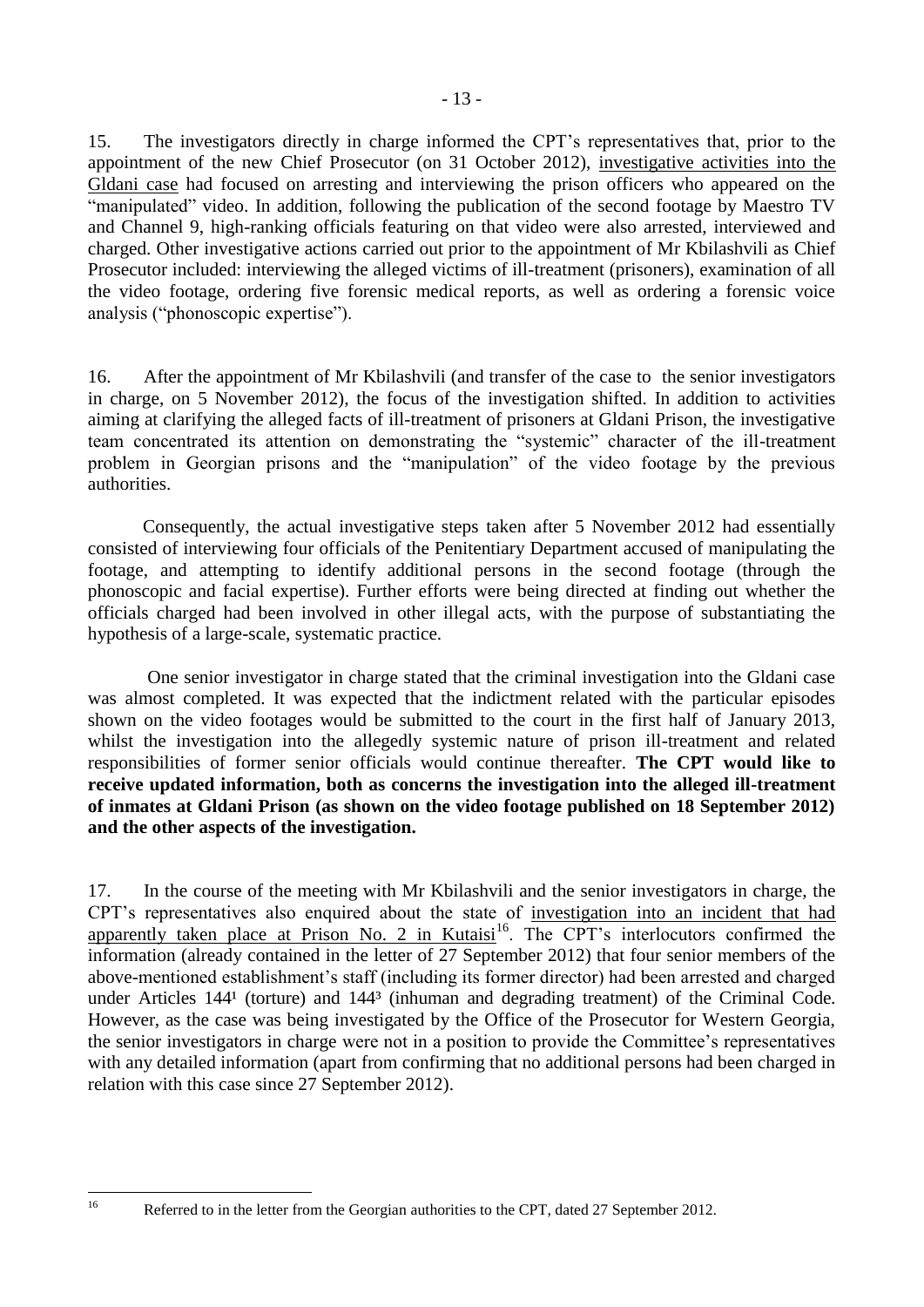**The CPT would like to be provided with updated information on the above-mentioned case (including a summary of the facts and of all the investigative activities performed so far, as well as – in due course – information about the outcome of the investigation and about any criminal and/or disciplinary sanctions).**

18. On a more general note, the Committee cannot escape the impression that, since 5 November 2012, after the change in responsibility for the investigation into the Gldani events, the competent prosecutorial authorities have focussed more on proving the thesis of "systematic" illtreatment of prisoners and of the "manipulation" of video footage (and, consequently, criminal responsibility of former senior officials), rather than first establishing whether and – if so, which – acts of physical ill-treatment had actually taken place at Gldani Prison. **The CPT would welcome the observations of the Georgian authorities on this matter.**

19. Mr Kbilashvili emphasized that it was the Georgian authorities' intention to adopt a maximally transparent attitude and to communicate with the public and with the civil society in the course of the above-mentioned investigation.

In this context, it is noteworthy that, on 24 September 2012, a group of several Georgian NGOs<sup>17</sup> issued a joint statement in which it *inter alia* called upon the Georgian authorities to appoint one senior prosecutor from the Chief Prosecutor Office as the prosecutor responsible for investigating all the alleged facts of ill-treatment of prisoners. Such a prosecutor, who would have to "enjoy high level of public trust", would have at his/her disposal all the necessary legal, human and technical resources to carry out an effective investigation. It was also suggested in the NGO statement that civil society representatives should be given an opportunity to nominate a candidate for the above-mentioned position.

Further, "in order to ensure high level of public involvement in the process of investigation as well as monitoring", the NGOs proposed to set up a board within the Office of the Chief Prosecutor, staffed by relevant professionals – lawyers, doctors and psychologists. The board members would interview prisoners throughout Georgia, collect and provide evidence to the prosecutor and oversee the whole process of investigation. In addition, it was recommended that the public be kept permanently and actively informed about the course of the investigation  $18$ .

**The CPT would like to receive the observations of the Georgian authorities on the above-mentioned NGO proposals.**

<sup>17</sup> 

<sup>17</sup> Including the Georgian Young Lawyers' Association, Transparency International – Georgia, Global Initiative on Psychiatry – Tbilisi, Article 42 of the Constitution, International Society for Fair Elections and Democracy, Penal Reform International, Open Society – Georgia Foundation, Centre for Psychological and Medical Rehabilitation of Victims of Torture, Empathy, Human Rights Priority and Human Rights Centre.

<sup>&</sup>lt;sup>18</sup><br>These proposals were reiterated in another statement, issued on 4 February 2013, in which the same NGOs also stated that "despite an extraordinarily high public interest in the investigation, no efficient steps have been made. Investigators have not started actively interviewing inmates to collect information and public has not yet been duly informed about the course of investigation."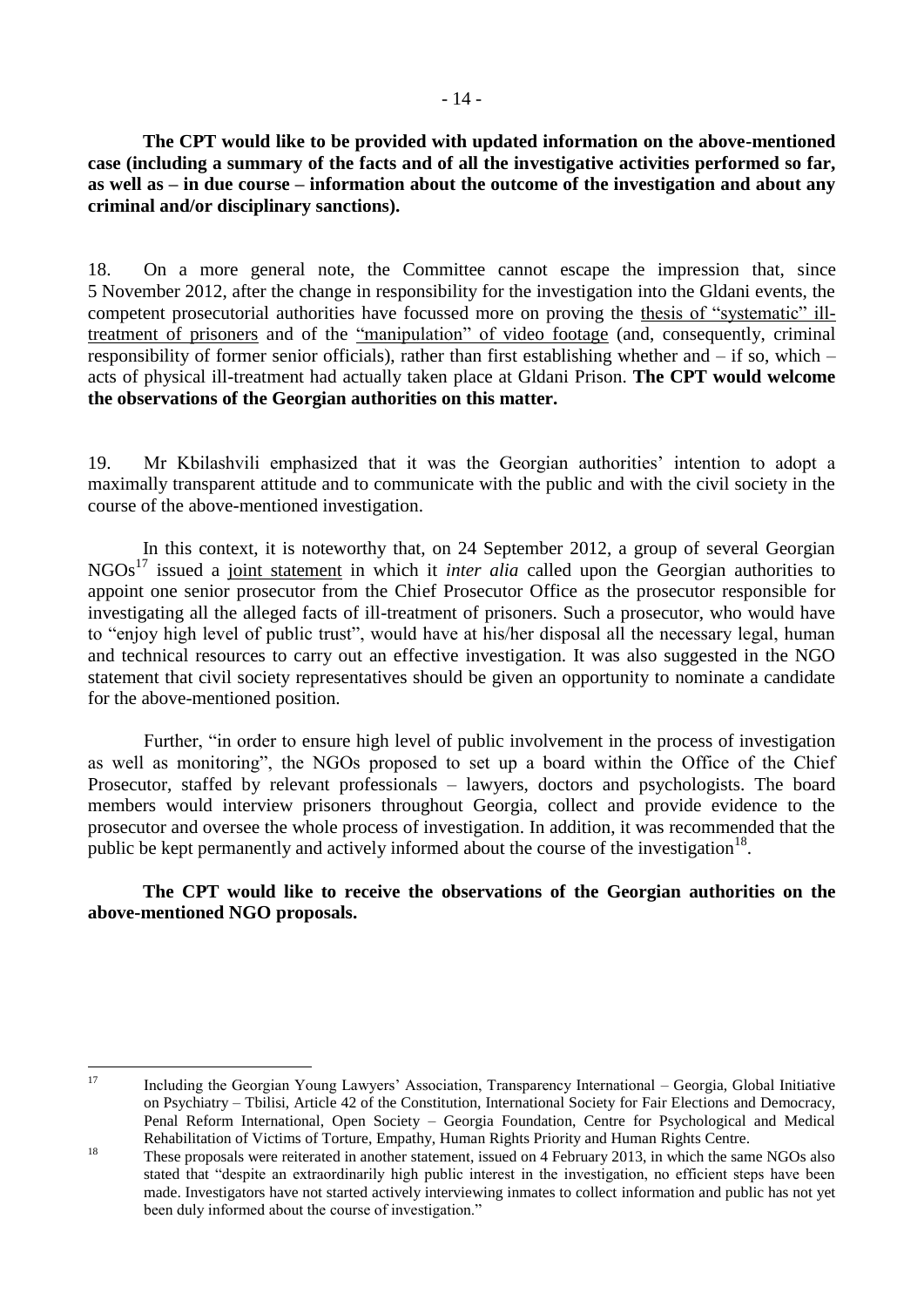## <span id="page-14-0"></span>**B. Measures affecting Georgia's prison system**

20. As mentioned in paragraph 5 above, the 2012 ad hoc visit to Georgia provided an opportunity for the CPT to become acquainted with the plans of the new competent authorities as regards the prison system. Such information was, in particular, provided by the Minister of Justice, Ms Tea Tsulukiani, the Minister of Corrections and Legal Assistance, Mr Sozar Subari, as well as the Chairperson of the Parliamentary Human Rights Committee, Ms Eka Beselia.

21. One of the declared priorities of the new Georgian authorities was a wide-scale prison amnesty. This was mainly justified by the huge number of prisoners in the country<sup>19</sup> as well as by the conditions in which these prisoners were serving their sentences which, in the view of the new Government, could amount to inhuman and degrading treatment.

Following a legislative initiative by the Human Rights Committee of the Georgian Parliament and subsequent inter-agency consultations, the Amnesty Act was adopted by the Parliament on 21 December 2012; it entered into force on 12 January 2013. The Act envisaged several forms of amnesty such as release, halving of prison sentence or reducing it either by onethird or by one-fourth (according to the category of offence and characteristics of the prisoners). The amnesty applied to inmates who had committed crimes before 2 October 2012. According to the estimates by the Ministry of Corrections and Legal Assistance, the amnesty would concern, in one way or another, some  $17,000$  inmates<sup>20</sup>.

22. Doubtless, the Amnesty Act (combined with other steps, such as Presidential pardons and conditional release), has already had a very positive impact on the situation in the Georgian prison system, by achieving a significant decrease in prison population. The CPT cannot but welcome these bold measures, which were indeed justified by the extremely serious level of prison overcrowding in Georgia. Having said that, it is clear that **the problems of prison overcrowding and prison population inflation cannot be addressed in a comprehensive and lasting way through the use of such exceptional measures.**

The relative haste with which the amnesty has been carried out and the connected absence of preparation for release, together with the lack of suitable outside support structures, in particular for inmates with drug-related problems, carries with it the risk of seeing a large proportion of the released inmates back in prison within a short period of time<sup>21</sup>.

<sup>19</sup> <sup>19</sup> As mentioned by Mr Subari, the Georgian prison population had reached the peak of 25,000 inmates by the end of 2011. The number had decreased since but remained at a still very high level of some 21,000 prisoners at the time of the CPT's visit.

<sup>&</sup>lt;sup>20</sup> As of 21 February 2013, 7,688 inmates had been released pursuant to the Amnesty Act, including 304 women.

Reference should be made in this connection to the Georgian authorities' declared will not to allow any deterioration of criminal situation in the country.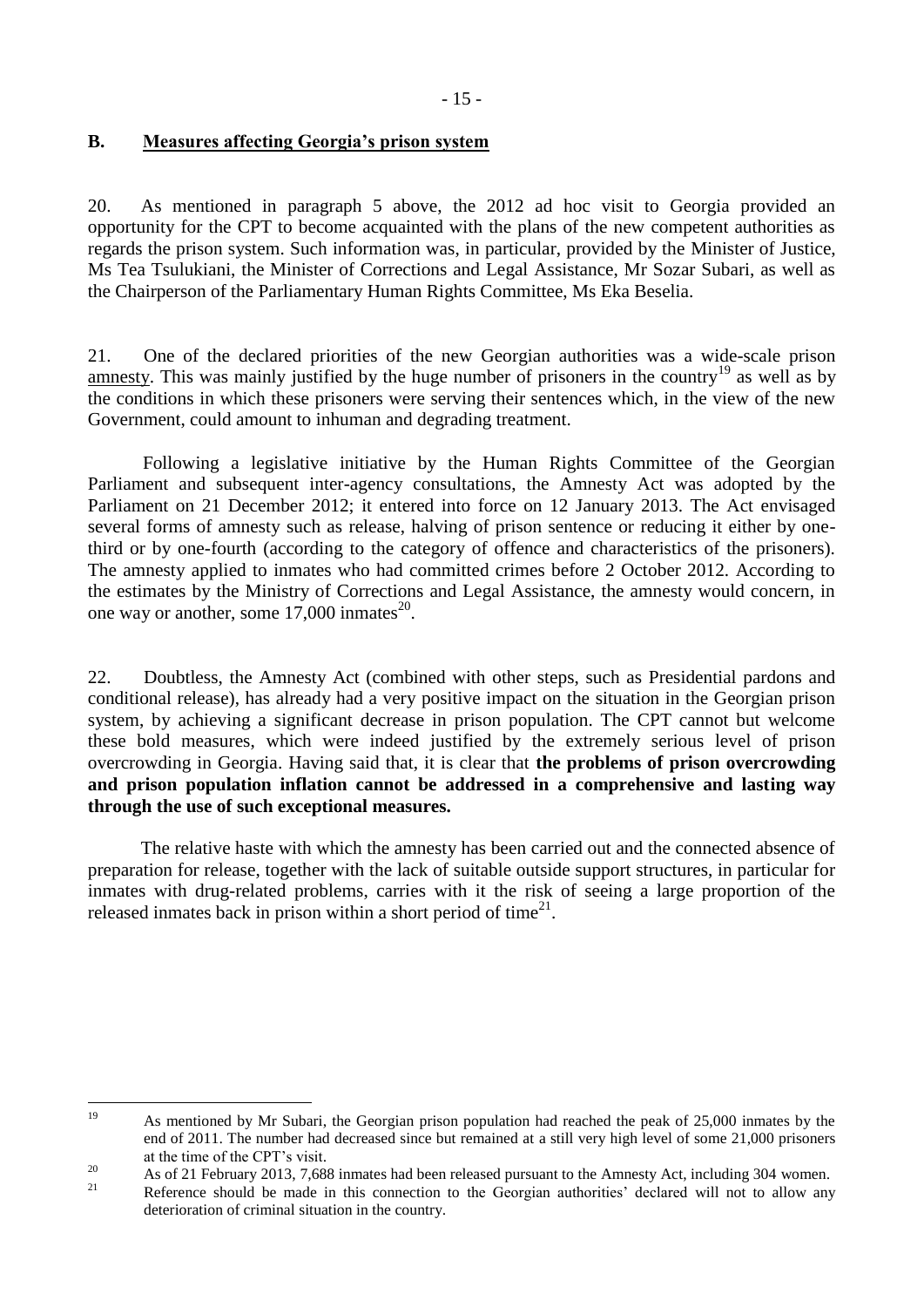The Committee wishes to reiterate its view that a strategy for the sustainable reduction of the prison population should include a variety of steps to ensure that imprisonment really is the measure of last resort. This implies, in the first place, an emphasis on non-custodial measures in the period before the imposition of a sentence and the availability to the judiciary, especially in less serious cases, of alternatives to custodial sentences together with an encouragement to use those options. Further, the adoption of measures to facilitate the reintegration into society of persons who have been deprived of their liberty should reduce the rate of re-offending.

23. The Georgian authorities have informed the CPT's delegation of a number of planned measures that could, if implemented, help attain the above-mentioned objective of a sustainable reduction of prison population.

One of these measures, announced by Ms Tsulukiani, would be to remove from the Criminal Code the principle of consecutive (cumulative) sentencing which was introduced in 2004 and was one of the reasons for overcrowding in Georgian prisons<sup>22</sup>. According to the Minister of Justice, the rule would be the absorption of sentences. Further, the relevant amendments would be given a retroactive effect, in order to make them applicable vis-à-vis all prisoners who are currently serving their sentences. As a result many prisoners, especially young ones, would be released.

Another initiative, mentioned by Mr Subari, was to change the mechanism of early conditional release. Previously, the Council on Conditional Release had met only once a month, considering 30 – 40 applications at a time. Following the appointment of Mr Subari as Minister of Corrections and Legal Assistance, the format of the above-mentioned Council had changed. At present, the Council held meetings twice a month and each time examined hundreds of applications $^{23}$ .

Further, Ms Tsulukiani announced her intention to issue guidelines for prosecutors to better motivate their requests to courts for applying the preventive measure of remand in custody and to make more frequent requests for non-custodial preventive measures (such as bail and personal guarantee); she also planned to ask the competent judicial authorities to issue similar guidelines for judges.

 $22$ <sup>22</sup> This rule was also criticised by the CPT in paragraph 46 of the report on its 2010 visit to Georgia (CPT/Inf (2010) 27.

<sup>&</sup>lt;sup>23</sup> To illustrate this change, Mr Subari said that some 400 prisoners had been granted early conditional release in the period between 25 October and 19 November 2012 alone. Further, those inmates whose application has been rejected may now appeal to a Conditional Release Commission which, in addition to representatives of the Ministry, civil society, High Council of Justice and local self-government (as in the lower-level Councils) comprises two MPs (one from the majority, one from the opposition).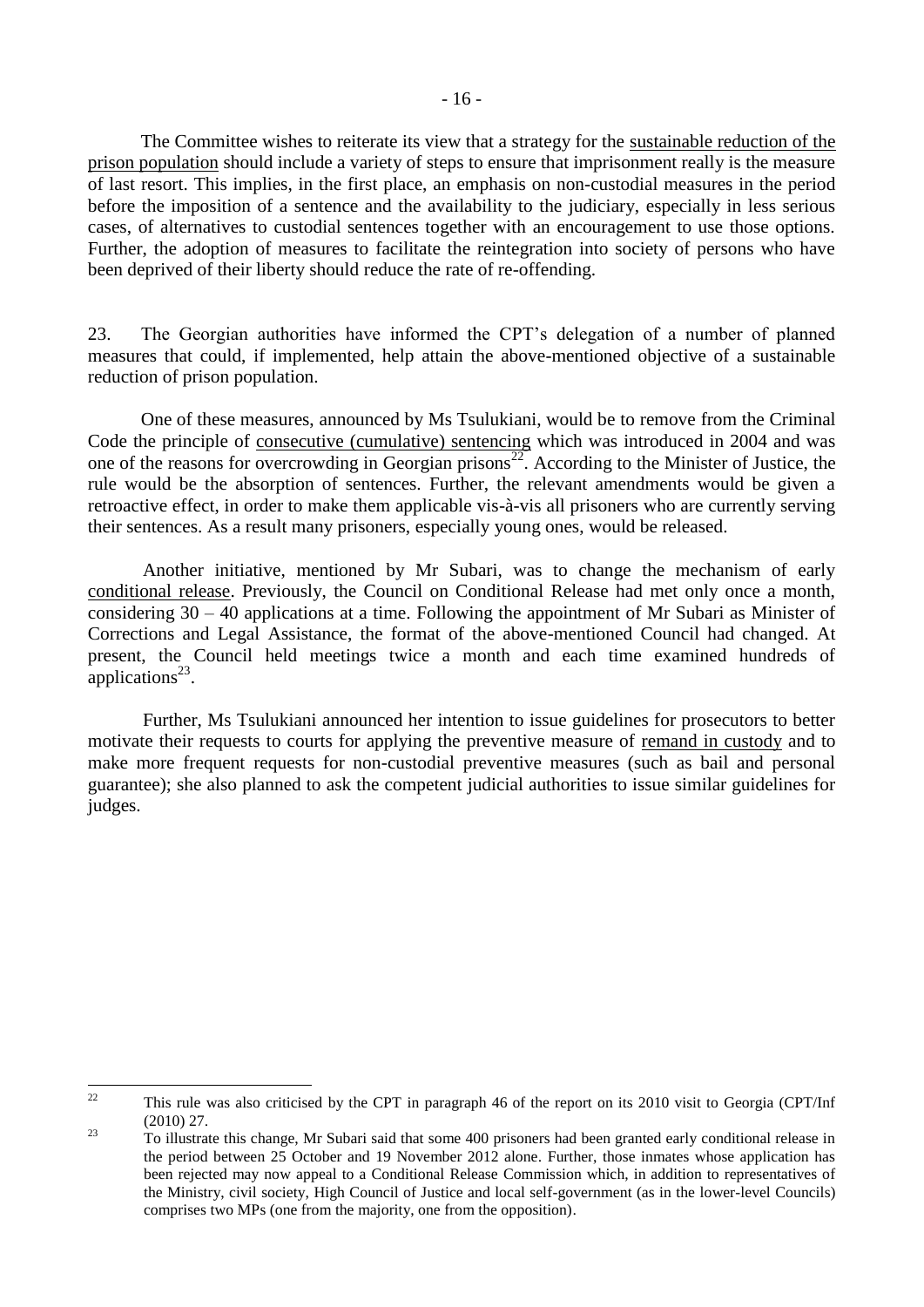The CPT welcomes these plans and **requests to be kept informed by the Georgian authorities on their implementation**. In this respect, **reference should also be made to the recommendation set out in paragraph 47 of the report on the 2010 periodic visit to Georgia**  (CPT/Inf (2010) 27)<sup>24</sup>. Recommendation Rec(2010)1 on the Council of Europe Probation Rules **should also be taken into account.**

24. Regarding the prison estate, Mr Subari informed the delegation that the Laituri Prison (currently under construction) would be redesigned into a general-regime establishment for short and medium-term accommodation, and its intended capacity lowered from 4,300 to 1,200 places. It was not yet possible to tell exactly when the construction would be completed. The Minister of Corrections and Legal Assistance also spoke of plans to build open-type prisons<sup>25</sup> and to setup a half-way house with 100 places in Gldani. **The CPT requests the Georgian authorities to provide it, in due course, with more detailed information on these plans and, in particular, on the future Laituri Prison (capacity, plans, activities, staff, expected date of entry into service, etc).** Further, in the light of the critical comments made about Batumi and Zugdidi prisons in the reports on the  $2004$  and  $2007$  visits<sup>26</sup>, the Committee would like to be informed of the plans of **the present Georgian authorities regarding the future of these establishments<sup>27</sup> .** 

25. More generally, the CPT is of the opinion that the Georgian authorities should use the opportunity provided by the amnesty and the Presidential pardons<sup>28</sup>, and the ensuing significant drop in the prison population, to finally implement the Committee's long-standing recommendation concerning the legal standard of living space per prisoner in multi-occupancy cells. **The CPT calls upon the Georgian authorities to introduce, without further delay, the necessary legal amendments so as to raise the minimum standard of living space per prisoner to 4 m² (not counting the area taken up by any in-cell toilet facility).**

26. In contrast with the planned or already implemented measures concerning the prison population and estate, there has been little, if any, progress in drawing up programmes of purposeful, out-of-cell, activities for prisoners. In the two prisons visited during the 2012 ad hoc visit, prisoners (both those on remand and sentenced) were locked up in their cells for most of the day, in a state of enforced idleness. Taken together with the restrictions on contact with the outside world and association, this produced a regime which was oppressive and stultifying.

<sup>24</sup> The recommendation reads as follows: "The CPT calls upon the Georgian authorities to redouble their efforts to combat prison overcrowding by adopting policies designed to limit or modulate the number of persons sent to prison. In so doing, the Georgian authorities should be guided by Recommendation  $\text{Rec}(99)$  22 of the Committee of Ministers of the Council of Europe concerning prison overcrowding and prison population inflation, Recommendation Rec(2000)22 on improving the implementation of the European rules on community sanctions and measures, Recommendation Rec(2003)22 on conditional release (parole) and Recommendation Rec(2006)13 on the use of remand in custody. In addition, efforts should be made to step up the training provided to judges and prosecutors, with a view to promoting the use of alternatives to imprisonment. Further, greater use should be made of conditional release. "

<sup>&</sup>lt;sup>25</sup><br>This would first require an amendment to the Penitentiary Code.

<sup>&</sup>lt;sup>26</sup> See paragraphs 76 to 82 of CPT/Inf (2005) 12, and paragraphs 66 to 75 of CPT/Inf (2007) 42.

<sup>27</sup> In the past, the Georgian authorities announced plans to close down Batumi and Zugdidi prisons once the new prison in Laituri enters into service.

<sup>&</sup>lt;sup>28</sup> According to the statement by the Ministry of Corrections and Legal Assistance dated 12 December 2012, approximately 880 inmates had been pardoned by the President in the period between the beginning of October and beginning of December 2012.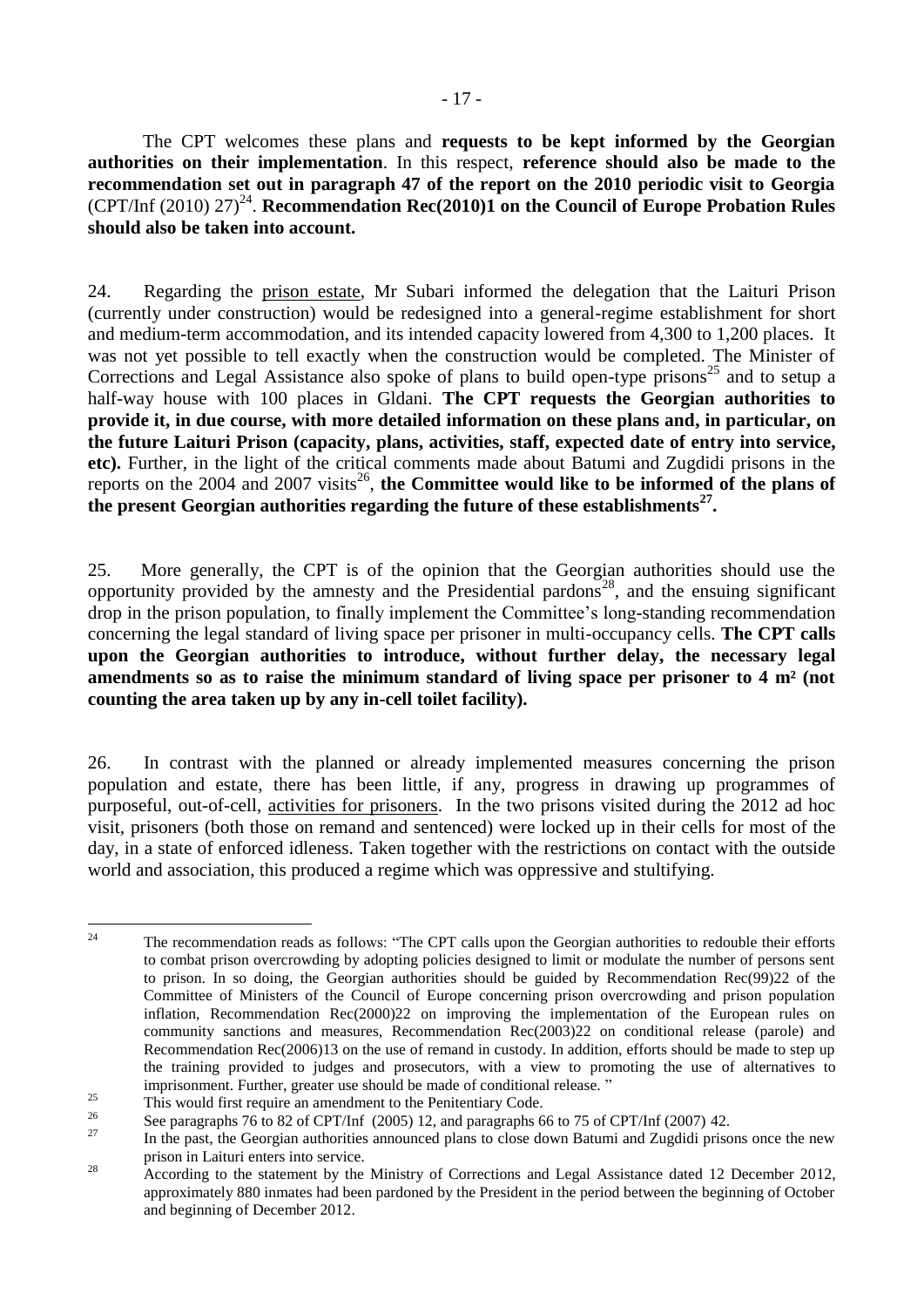The inadequate provision of activities for inmates has already been highlighted in the reports on previous CPT's periodic visits to Georgia<sup>29</sup>. The Committee once again calls upon the **Georgian authorities to take decisive steps to develop the programmes of activities for both sentenced and remand prisoners. The aim should be to ensure that prisoners are able to spend a reasonable part of the day (8 hours or more) outside their cells, engaged in purposeful activities of a varied nature (work, education, sport, etc.) tailored to the needs of each category of prisoner (adult remand or sentenced prisoners, inmates serving life sentences, female prisoners, juveniles, etc.)**<sup>30</sup>**. As regards in particular work, a fundamental change in approach is required, based on the concept of prisoners' work being geared towards rehabilitation and resocialisation rather than financial profit.**

<sup>29</sup> <sup>29</sup> See paragraph 58 of CPT/Inf (2005) 12), paragraph 33 of CPT/Inf (2007) 42 and paragraph 82 of CPT/Inf (2010) 27.

<sup>&</sup>lt;sup>30</sup> Particular reference should be made in this respect to the Committee of Ministers of the Council of Europe Recommendation Rec(2006)2 to member states on the European Prison Rules, adopted on 11 January 2006 (hereafter "European Prison Rules").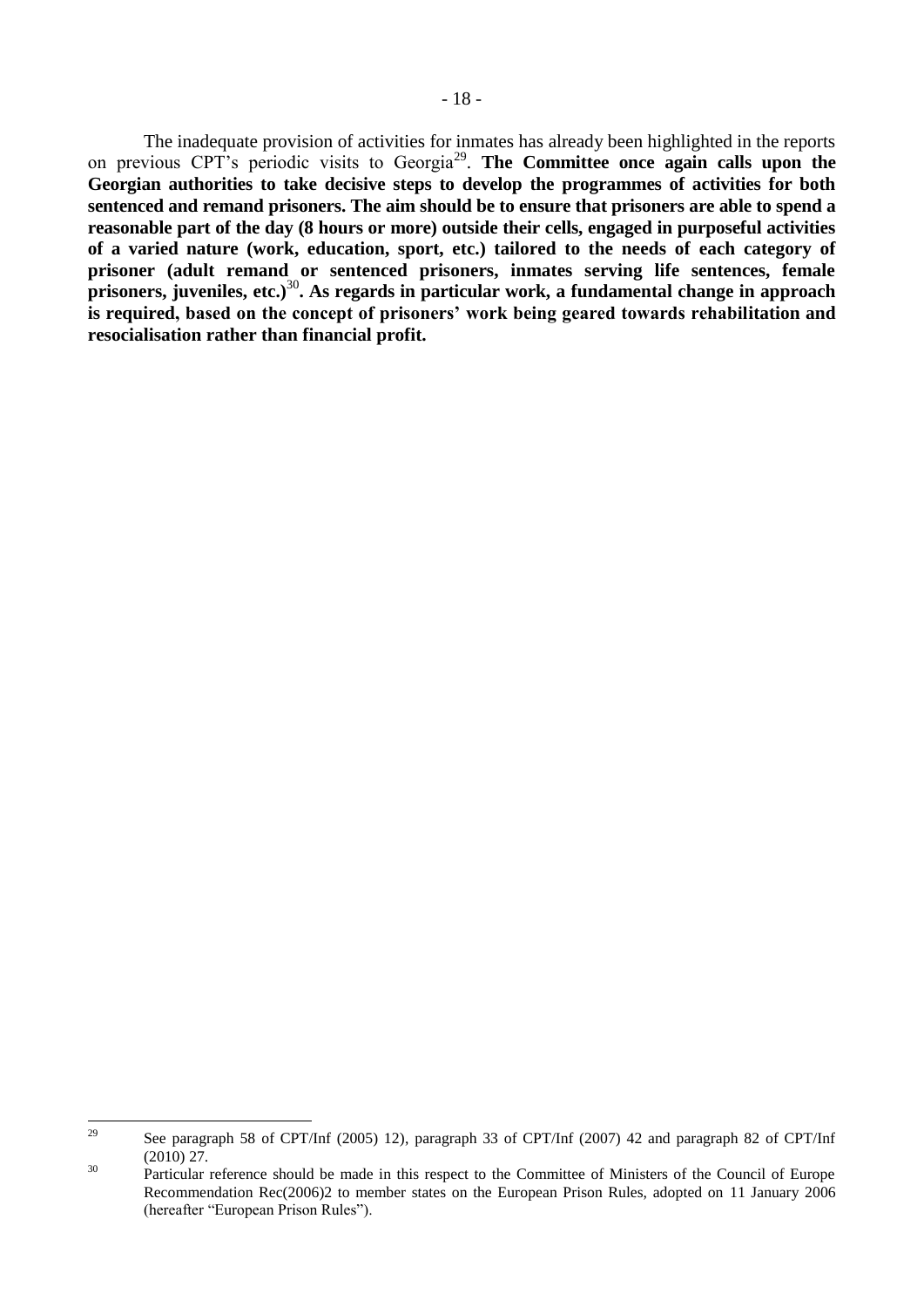## <span id="page-18-0"></span>**C. Situation observed by the CPT's delegation in the prisons visited**

## <span id="page-18-1"></span>**1. Preliminary remarks**

27. The delegation's visits to Prison No. 8 in Gldani (Tbilisi) and Prison No. 2 in Kutaisi were of a targeted nature, focussing primarily on the issues of ill-treatment and the related subject of the role of prison health-care services in preventing ill-treatment. Other aspects were looked upon in a less detailed manner.

Prison No. 8 in Gldani was first visited by the Committee in 2010; reference is thus made to the description of the establishment in paragraphs 58 to 64 of the report on that visit<sup>31</sup>. On the first day of the 2012 ad hoc visit, the establishment (with an official capacity of 3,600, calculated on the basis of the legal norm of 2.5 m² of living space per prisoner) was accommodating 2,846 inmates. According to the prison's Director (and to the relevant documentation), there had been a considerable drop in the prisoner population in the few weeks preceding the delegation's visit<sup>32</sup>.

The majority of the inmates were adult men on remand. There was also a large number of sentenced male adult prisoners (most of them not accommodated separately from the remand prisoners) including former law enforcement officials and prisoners with TB (both those categories being segregated from the main prison population). In addition, the establishment was accommodating, temporarily and in a separate block, 41 male juveniles (aged 14 to  $18<sup>33</sup>$ ).

Prison No. 2 in Kutaisi is a relatively recent (opened in 2005) closed-regime establishment. Located in Georgia's second largest city and accommodating primarily inmates from central and western Georgia, it had at the time of the delegation's visit a population of 1,330 prisoners as compared to the official capacity of 1,900. Most of the prisoners were adult men (both on remand and sentenced, including some serving long sentences) but there were also six women<sup>34</sup> and nine juveniles (accommodated in separate units). Most (but not all) of the approximately 200 remand prisoners were held separately from the sentenced inmates.

<span id="page-18-2"></span>**The CPT trusts that the ongoing reduction in prison population will allow the Georgian authorities to achieve a full separation between remand and sentenced prisoners (in the two establishments visited by the Committee and, as appropriate, in other penitentiary establishments), in accordance with Rule 18.8.a of the European Prison Rules and with Georgian legislation<sup>35</sup> .** 

<sup>31</sup>  ${{\rm CPT/Inf}\ (2010)\ 27.}$ 

 $\frac{32}{33}$  In the beginning of October 2012, there had been 3,316 inmates at Gldani Prison.

<sup>33</sup> The juveniles had been transferred to Gldani (and to other prisons, including in Kutaisi) after a fire that had partially destroyed the juvenile establishment in Avchala (near Tbilisi). Reconstruction work in Avchala was completed in February 2013 and transfers of juveniles back to this establishment started shortly after.

 $\frac{34}{35}$  A new women's unit with 37 beds was under construction.

Section 9 (2) of the Imprisonment Code.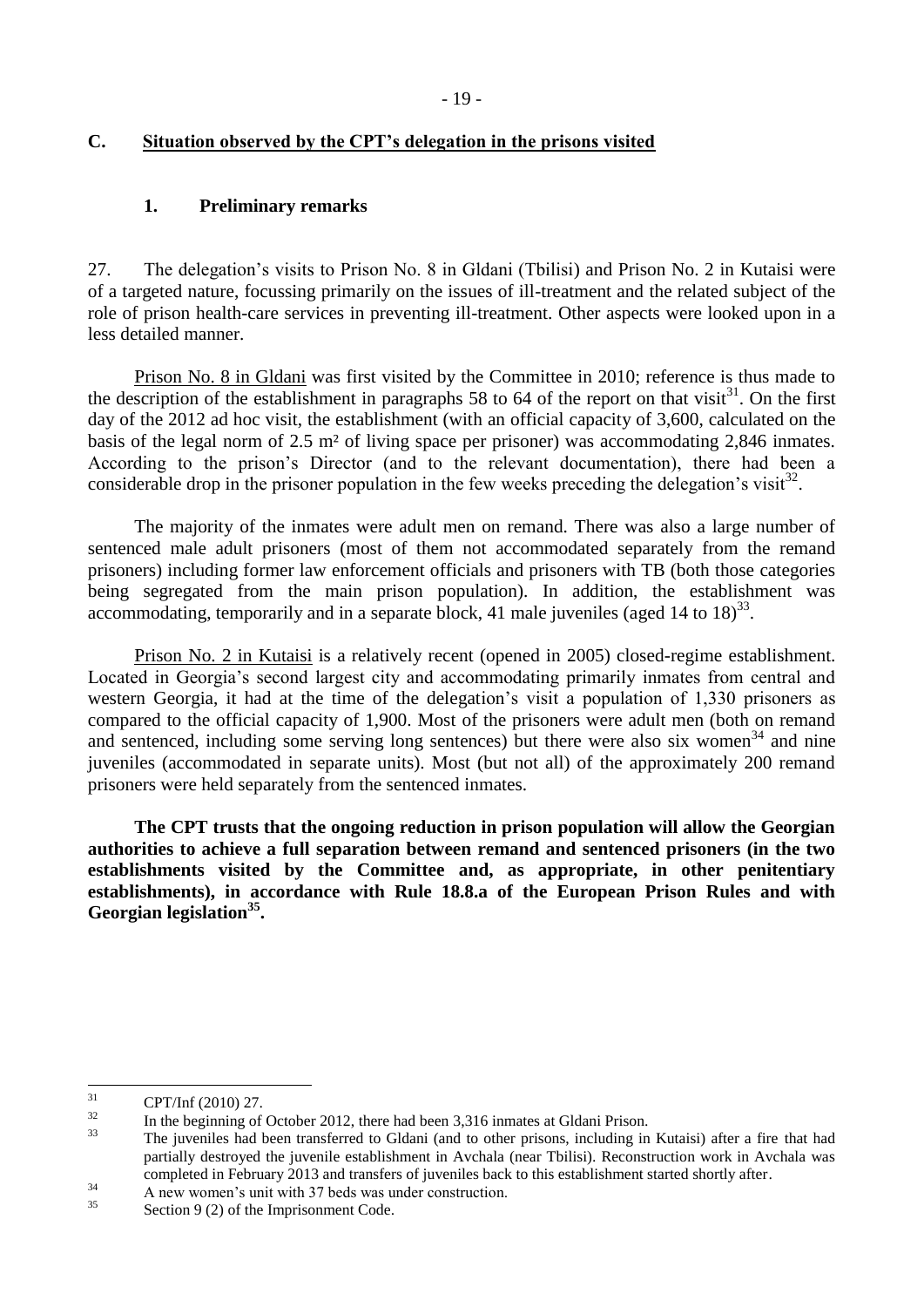### **2. Ill-treatment**

28. Inmates interviewed at the two prisons visited made hardly any recent<sup>36</sup> allegations of physical ill-treatment by custodial staff<sup>37</sup>. In fact, the vast majority of the prisoners stressed that there had been a dramatic change for the better in the attitude by the management and the staff (and in the general atmosphere) in the two establishments after 18 September 2012. Several inmates attributed this to the fact that the management of both prisons had been replaced following the publication of the videos, and that many custodial officers had been either removed<sup>38</sup> or transferred to other duties (where they were no longer in direct contact with the inmates).

By contrast, the delegation was inundated with allegations of ill-treatment said to have occurred prior to 18 September 2012; the pattern of the ill-treatment alleged generally corresponded with that already described in paragraph  $12$  above  $39$ . Clearly, these allegations merit close attention and thorough consideration by the competent investigative and prison authorities. The delegation was informed in the course of the visit that such activities are indeed being carried out conscientiously by the Ministry of Corrections and Legal Assistance and by the Chief Prosecutors Office.

29. In order for it to be able to form a complete and updated view of the situation, **the Committee would like to receive the following information, in respect of 2012 and the first quarter of 2013:**

- **- the number of complaints of torture or other forms of ill-treatment lodged against prison staff;**
- **- the number of criminal or disciplinary proceedings opened following such complaints and an account of sanctions imposed.**

Further, **the CPT recommends that a clear message be delivered at regular intervals to management and staff of all penitentiary establishments that all forms of ill-treatment of prisoners are unacceptable and will be punished accordingly. This should also be stressed in the context of initial and ongoing training of prison staff.**

<sup>36</sup>  $\frac{36}{37}$  That is, relating to the period since the publication of the videos referred to in paragraph 2.

<sup>37</sup> The only exception was an allegation heard at Prison No. 2 in Kutaisi, where a prisoner told the delegation that he had been beaten by staff on several occasions in the "quarantine" section of the establishment until 1 October 2012.

<sup>&</sup>lt;sup>38</sup> The Minister of Corrections and Legal Assistance informed the delegation that at least eleven staff members of Gldani Prison had been dismissed in the ten days preceding the CPT's visit alone. Further, the (recently appointed) Director of Prison No. 2 in Kutaisi told the delegation that he had received approximately 20 complaints from the inmates about ill-treatment by members of his staff prior to 18 September 2012. He had taken appropriate action, including the transmission of these complaints to the competent prosecutor. It is also noteworthy that Mr Subari's predecessor had dismissed numerous prison officials (including senior staff) following his appointment on 20 September 2012.

<sup>&</sup>lt;sup>39</sup> The types of ill-treatment alleged included kicks, punches and blows with plastic bottles filled with water.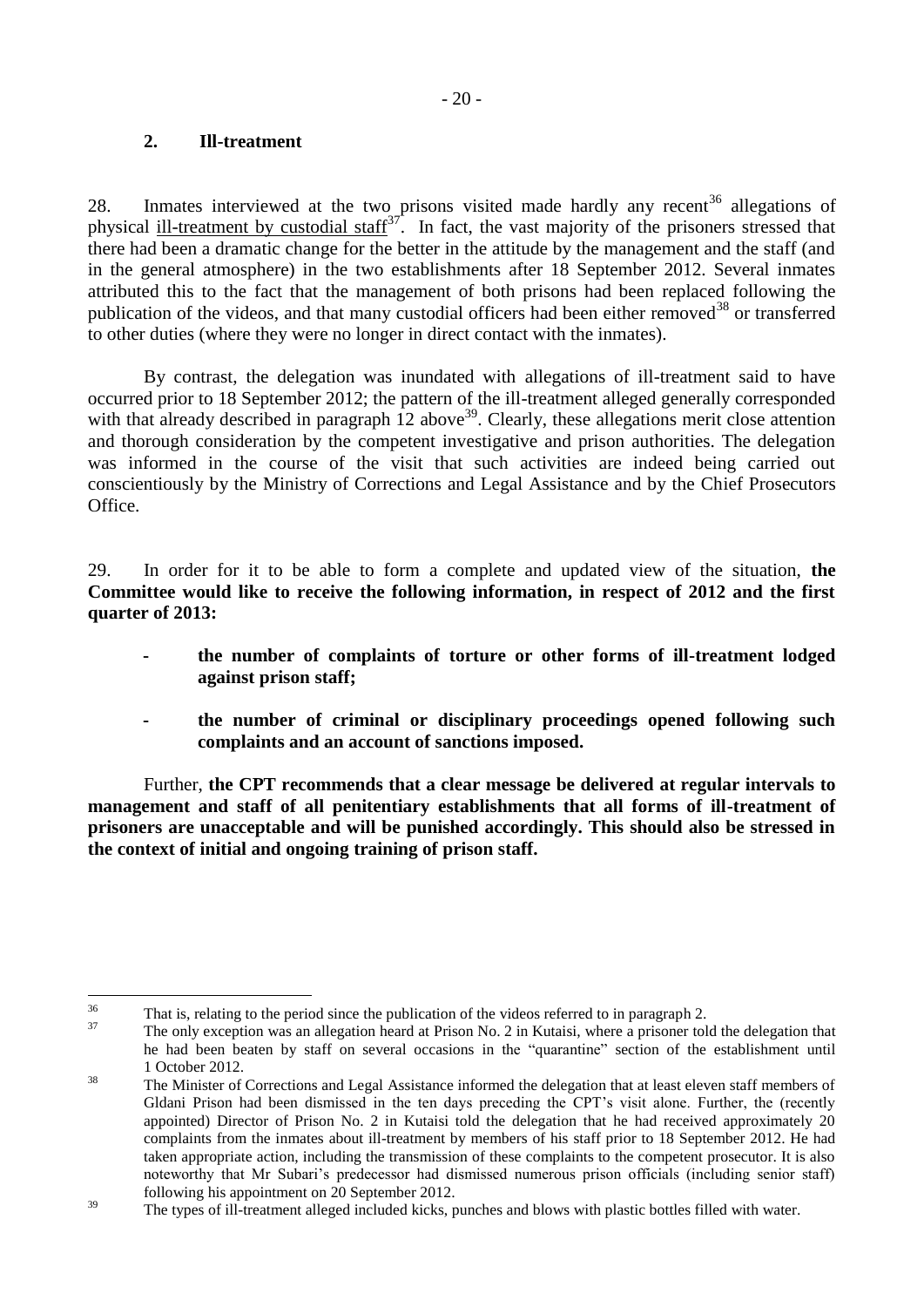30. At Prison No. 2 in Kutaisi, some of the inmates interviewed by the delegation said that they were afraid of certain custodial officers, who – they alleged – had been involved in ill-treatment of prisoners prior to 18 September 2012 and who had remained on their posts. The delegation communicated these concerns to the establishment's Director at the end of its visit to the prison. **The CPT would like to be informed whether any action was taken by the management of Prison No. 2 in Kutaisi in this respect.**

31. No allegations of inter-prisoner violence were heard in either of the two establishments visited. That said, the delegation noted numerous entries in the "incident registers" of both prisons<sup>40</sup> (as well as in the medical documentation), referring to recent injuries that had reportedly been sustained accidentally<sup>41</sup>. In some cases, the delegation's doctors were of the view that the types and location of injuries described did not correspond with the explanations provided by prisoners and recorded in the relevant documentation $42$ .

It was openly acknowledged by the management and staff, and confirmed by some of the prisoners in the establishments visited, that following the publication of the videos on 18 September 2012 (and, in particular, after 1 October 2012), the level of control and discipline in prisons had been greatly reduced<sup>43</sup>. This was perhaps an inevitable reaction, given how excessive the regime had been previously. However, the CPT must stress that the prison authorities must never allow staff control within penitentiary establishments to be eased to such a degree that the security of inmates (as well as staff) could be endangered.

<span id="page-20-0"></span>**The Committee recommends that the management and staff of all the penitentiary establishments in Georgia be instructed to exercise constant vigilance and use all appropriate means at their disposal to prevent and combat inter-prisoner violence and intimidation. This should include ongoing monitoring of prisoner behaviour (including the identification of likely perpetrators and victims), proper reporting of confirmed and suspected cases of interprisoner intimidation/violence and thorough investigation of all incidents.** Reference is also made in this context to the comments and recommendations in paragraphs 45 and 50.

 $40$ <sup>40</sup><br>Referred to as "registers of telephonogrammes" to the Penitentiary Department.

 $^{41}$  E.g. by "falling from the bed", "hitting the table" (or other piece of furniture), "slipping in the toilet", etc.

The delegation attempted to compare the entries in incident registers and medical documentation with information from the inmates concerned. However, the vast majority of the prisoners in question were very reluctant to speak about the circumstances in which they had sustained their injuries.

<sup>43</sup> See also paragraph 53.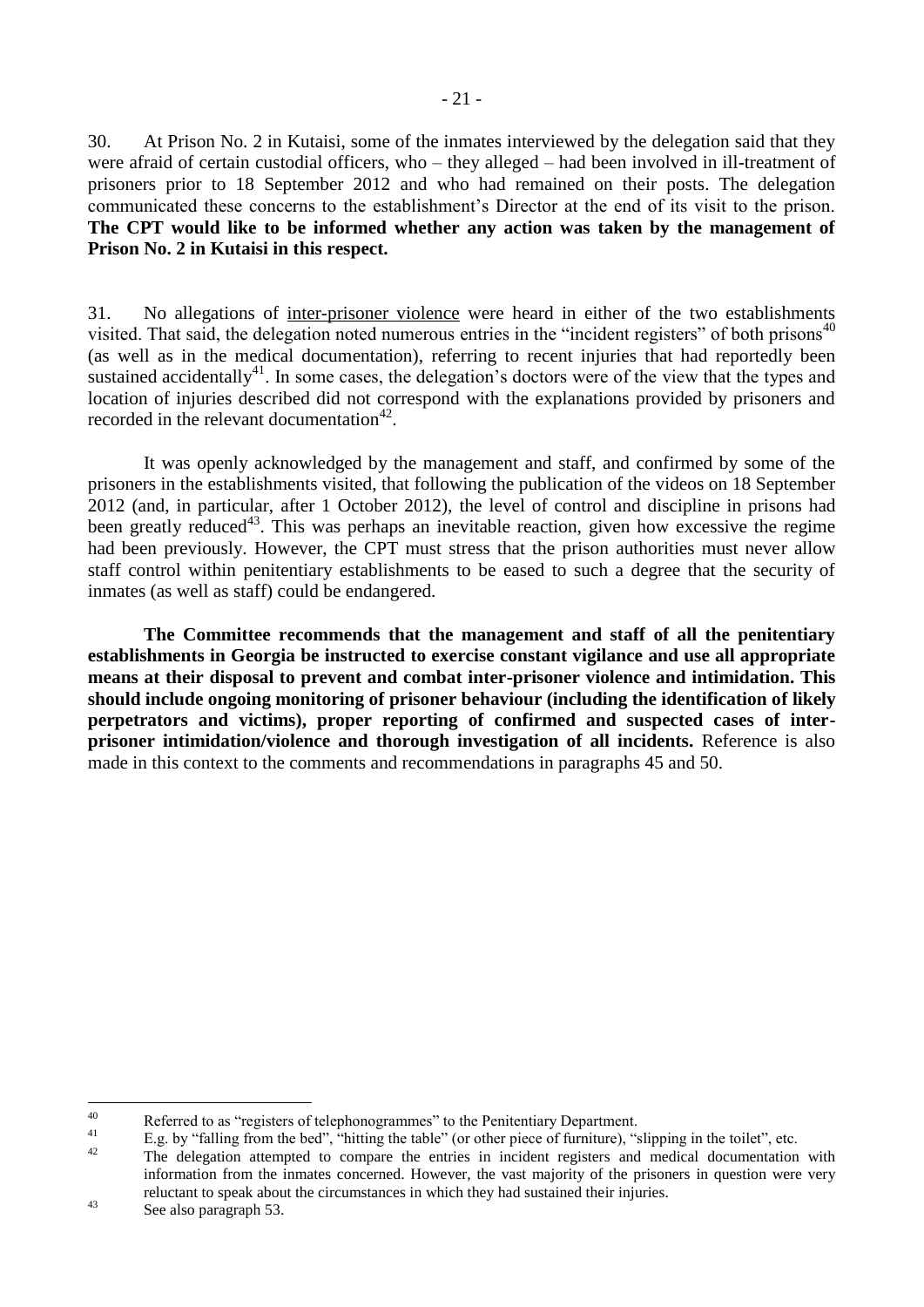## **3. Conditions of detention**

32. The material conditions of detention at Prison No. 8 in Tbilisi (Gldani) were described in detail in the report on the CPT's 2010 visit to Georgia<sup>44</sup>; they had not changed significantly since that visit, and could still be considered as generally adequate. The only issues worth mentioning here are: the general wear-and-tear that was becoming visible throughout the establishment (in particular inside the cells, which could benefit from some redecoration), and the state – and insufficient supply – of the mattresses<sup>45</sup>. The Committee trusts that steps will be taken to **remedy these shortcomings.**

Material conditions were also generally good at Prison No. 2 in Kutaisi: the cells<sup>46</sup> had a good access to natural light, were well lit and ventilated, and were in a reasonably decent state of repair and cleanliness. The equipment consisted of single or bunk beds (with bedding), a table, benches and lockers, and a fully partitioned in-cell sanitary annexe.

33. In both prisons visited, the recent significant reduction in population (and the fact that they were now operating well below their official capacities) had resulted in an increase of living space for the remaining inmates. That said, the delegation did see several cells where prisoners had to live in cramped conditions (e.g. six inmates in 20 m² cells at Gldani; four prisoners in cells measuring 12 m² at Kutaisi); further, cells were generally furnished with the number of beds corresponding to the legal norm of 2.5 m² of living space per prisoner. **The CPT recommends that the prisoner population of Gldani and Kutaisi No. 2 prisons be allocated in a more even manner throughout the establishments, so as to ensure that every inmate has at least 4 m² of living space in the multi-occupancy cells; excess beds should be removed from the cells accordingly.**  Reference is also made to the recommendation in paragraph 25.

34. Both prisons visited had well-appointed shower rooms in a sufficient number. The delegation was pleased to note the recent decision to allow prisoners (as far as technically feasible) to take two showers per week. Inmates were also supplied (when necessary) with personal hygiene items and products to clean their cells. However, the delegation heard complaints from some prisoners that the amounts provided were not sufficient; it is also noteworthy that female prisoners at Prison No. 2 in Kutaisi complained of the lack of sanitary materials for their monthly needs. **The CPT recommends that steps be taken to remedy these shortcomings.**

35. Concerning food, most prisoners in both establishments stated that it was sufficient in quantity and of a satisfactory quality. The delegation also noted the recent positive decision by the prison administration to allow prisoners to make tea and coffee inside their cells.

36. In both prisons, the delegation saw numerous small cubicles (many of them measuring less than 2 m²) which were used for temporary holding purposes (up to a few hours). As stressed in the past, the Committee considers that such small cubicles should never be used for holding inmates, regardless of the period of time involved. **The CPT calls upon the Georgian authorities to take them out of service immediately.**

 $44$ <sup>44</sup> See paragraphs 58 to 61 of CPT/Inf  $(2010)$  27.

<sup>&</sup>lt;sup>45</sup> The delegation was informed that new mattresses were in the process of being delivered to the prison.

The majority of the cells were for two, four and six prisoners; there were also some cells for single occupation and a small number of multi-occupancy cells for ten prisoners.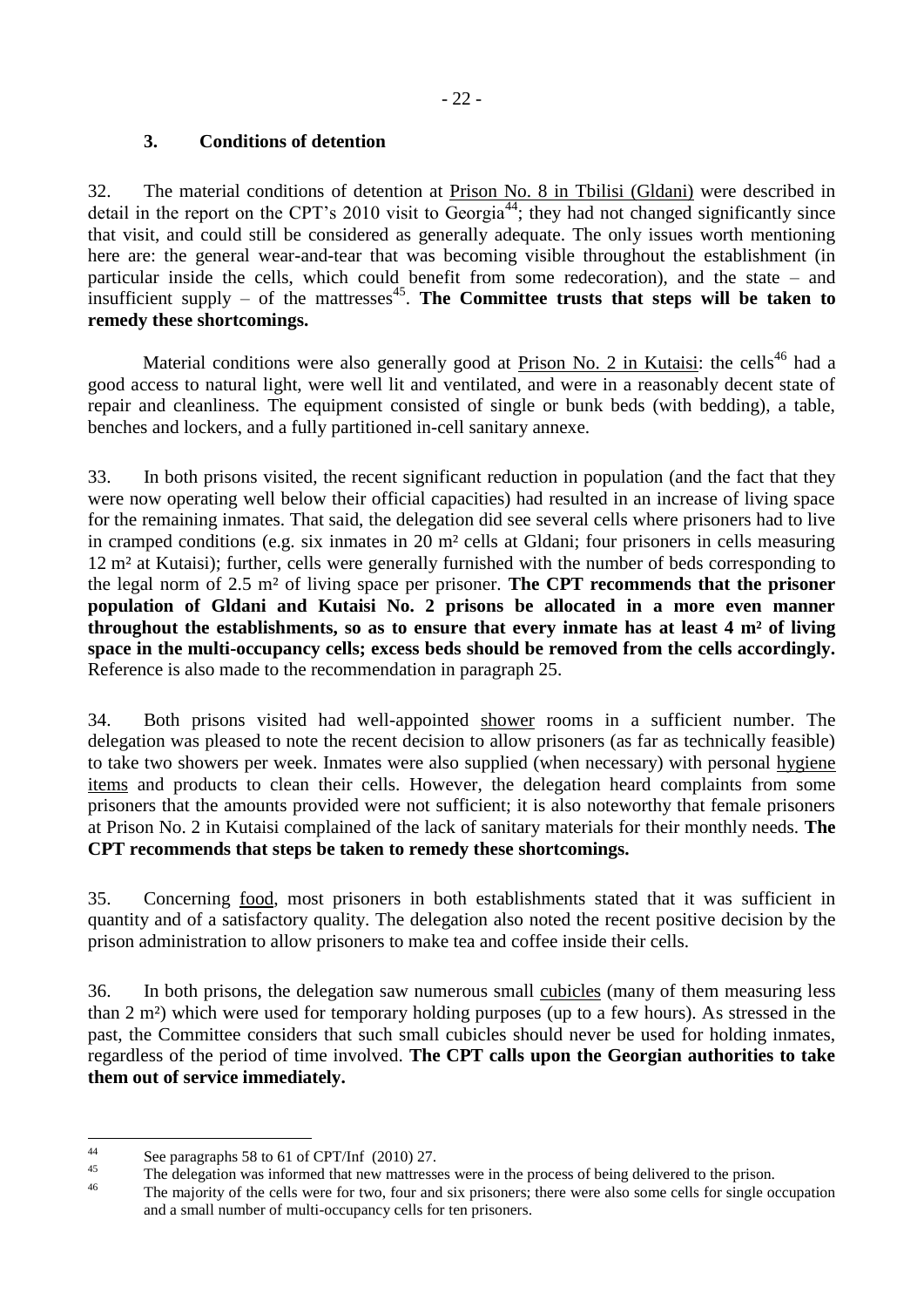37. The delegation noted that the bulk of the prisoner population now had access to outdoor exercise every day (seven days a week) for approximately one hour<sup>47</sup>. That said, some inmates (especially at Gldani) stated that the exercise period could in practice be shorter than one hour, and that exercise was sometimes not available on the shower days. Furthermore, the delegation was informed that outdoor exercise was not offered to newly-arrived prisoners accommodated in the "quarantine" units<sup>48</sup> and to prisoners held in disciplinary isolation ("kartzer") cells.

### **The CPT recommends that measures be taken at Gldani and Kutaisi No. 2 prisons (as well as in all the other penitentiary establishments in Georgia, as applicable) to ensure that all prisoners are offered the possibility to take outdoor exercise for at least one hour every day.**

All the exercise yards at Prison No. 8 in Gldani (and most of those at Prison No. 2 in Kutaisi<sup>49</sup>) were located on the roofs of accommodation blocks. Almost without exception, those yards were small, bare and of an oppressive design (high walls with sky-view only, topped by a metal grid). Further, some of the yards had no shelter against inclement weather. **The Committee calls upon the Georgian authorities to reconsider the design of exercise yards in all newly built (or renovated) prisons. As far as possible, outdoor exercise facilities should be located at ground level and be sufficiently large to allow prisoners to exert themselves physically (as opposed to pacing around an enclosed space). Immediate steps should be taken to equip all exercise yards with some form of protection against inclement weather.** 

### Further, **all newly built (or renovated) prisons should be equipped with sports facilities.**

38. As had been the case in the prisons visited by the CPT in 2010, outdoor exercise was virtually the only out-of-cell activity available to inmates in both establishments. In other words, and as already stressed in paragraph 26, the situation as regards the programmes of activities offered in Georgian prisons remains highly unsatisfactory. In both establishments visited in November 2012, the few available work places were reserved for sentenced prisoners assigned to perform housekeeping tasks, while the vast majority of sentenced inmates and all remand prisoners had no opportunities for work. Similarly, access to education and vocational training was extremely  $\lim$ ited<sup>50</sup>.

On the positive side, nearly all of the prisoners interviewed by the delegation in both establishments praised the recent decision by the prison administration to allow them to watch television and listen to the radio in their cells. That said, much more needs to be done. As a first step, **the extensive unused grounds within secure perimeters of Prison No. 8 in Gldani and Prison No. 2 in Kutaisi should be transformed into spacious exercise yards and sports facilities.**  As for further steps, reference is made to the recommendation in paragraph 26 above.

<span id="page-22-0"></span><sup>47</sup>  $^{47}$  1.5 h in the case of women and juveniles.

 $^{48}$  For up to 14 days, although shorter in practice.

<sup>&</sup>lt;sup>49</sup> The yards adjacent to Block D in Kutaisi were located on the ground level.

The only (relatively) favourable exception concerned juvenile inmates, who could attend school three times a week and had access to a gym.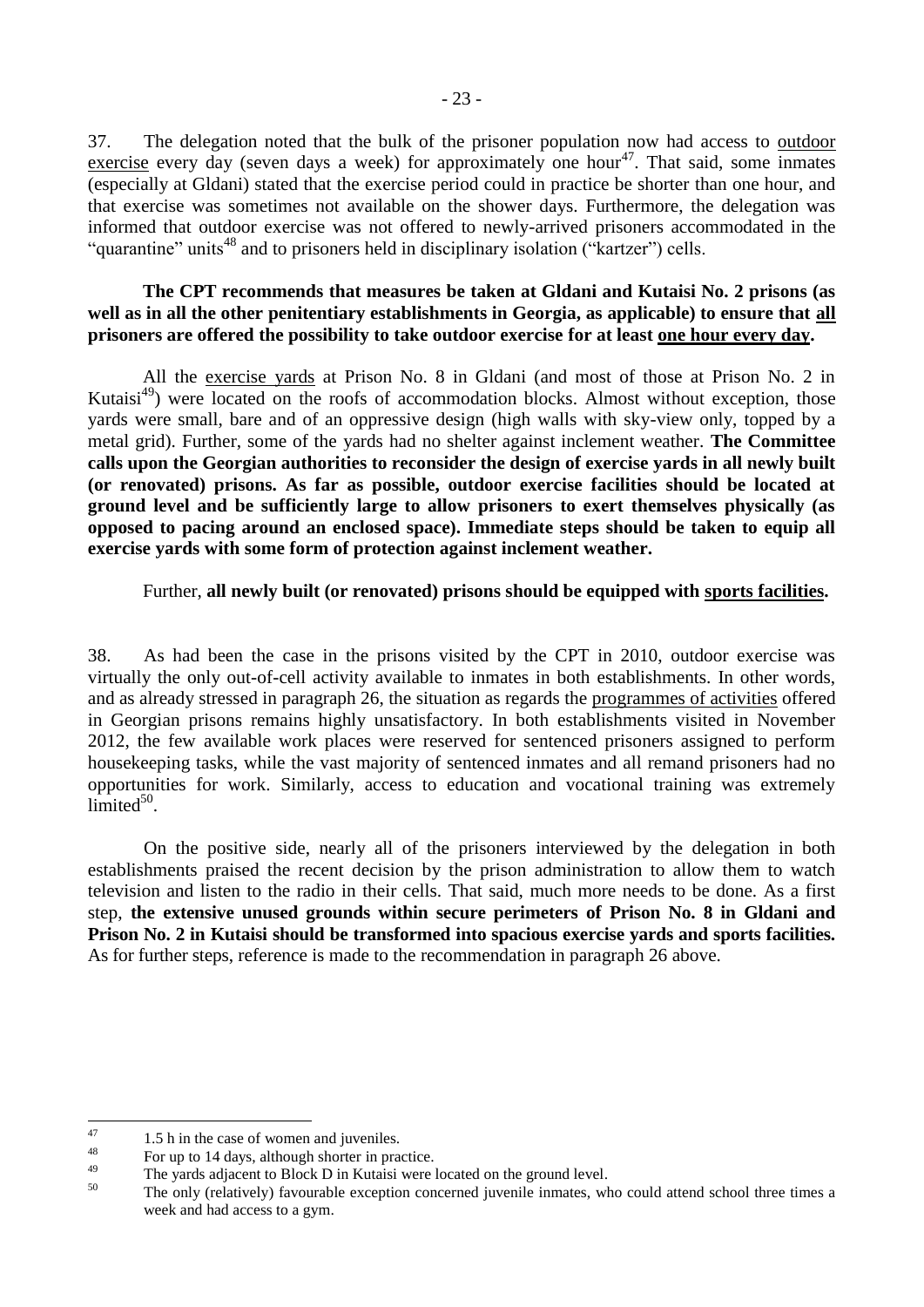## **4. Health care**

a. introduction

<span id="page-23-0"></span>39. During the high-level talks, the Minister of Corrections and Legal Assistance stressed that the provision of health-care services to prisoners remained one of the major problems facing his Ministry. He pointed to the significant increase of financing of these services since the end of September 2012, following the appointment of his predecessor<sup>51</sup>, and announced that the budget for prison health care requested for 2013 was three times higher than that in respect of 2012.

Many challenges lay ahead according to Mr Subari, e.g. the reform of compassionate release procedures (so as to reduce the high number of deaths in prison<sup>52</sup>), completion of (re)construction of the specialised establishment for prisoners with TB in Ksani<sup>53</sup>, setting up primary health-care units in all the penitentiary establishments in Georgia, and – last but not least – an increase of health-care staff's salaries. The Ministry also intended to strengthen the professional independence of prison health-care staff.

Further, Mr Subari mentioned that a needs assessment of the prison health-care services would be carried out in the near future, in order to serve as a basis for further reform. One of the options considered in this context was the transformation of the Ministry's Medical Department into an independent legal entity; this way, prison health-care staff would become legally and administratively independent from prison directors. Another objective of the reform would be to ensure that all prison health-care services obtain the relevant operating license from the Ministry of Health, Labour and Social Affairs (which was not yet the case) $54$ .

## **The CPT would like to be kept informed of the progress in the implementation of the above-mentioned plans.**

40. Doctors and nurses with whom the delegation spoke in the two prisons visited stressed that their working conditions and relations with patients (inmates) had changed for the worse after 18 September 2012. Prisoners had started raising numerous demands vis-à-vis health-care staff (for examinations, medication, certificates confirming their ill health and the need for transfer to an outside hospital or even compassionate release, etc). Some of these requests may well have been justified. However, a number of inmates had apparently resorted to simulating and even threats and pressure towards health-care staff. The additional strain on the doctors and nurses was all the more important as some of the health-care professionals had left the prison health-care service in the period after 18 September 2012, on various grounds (see also paragraph 50).

**The CPT recommends that the Georgian authorities and prison managers take all necessary measures to protect doctors and nurses working in prisons from undue pressure and threats.**

 $51$ <sup>51</sup> For example, the amount of money spent on medication in the two months prior to the CPT's visit had been higher than the sum spent in the first nine months of 2012.

 $\frac{52}{53}$  Some 140 in the course of 2011.

<sup>53</sup> Mr Subari told the CPT's representatives that the Ksani establishment, with the capacity of 700 places, would be opened in the near future.

<sup>&</sup>lt;sup>54</sup> The CPT's representatives were informed that the long-standing plan for the transfer of prison health care to the Ministry of Health, Labour and Social Affairs was no longer under consideration.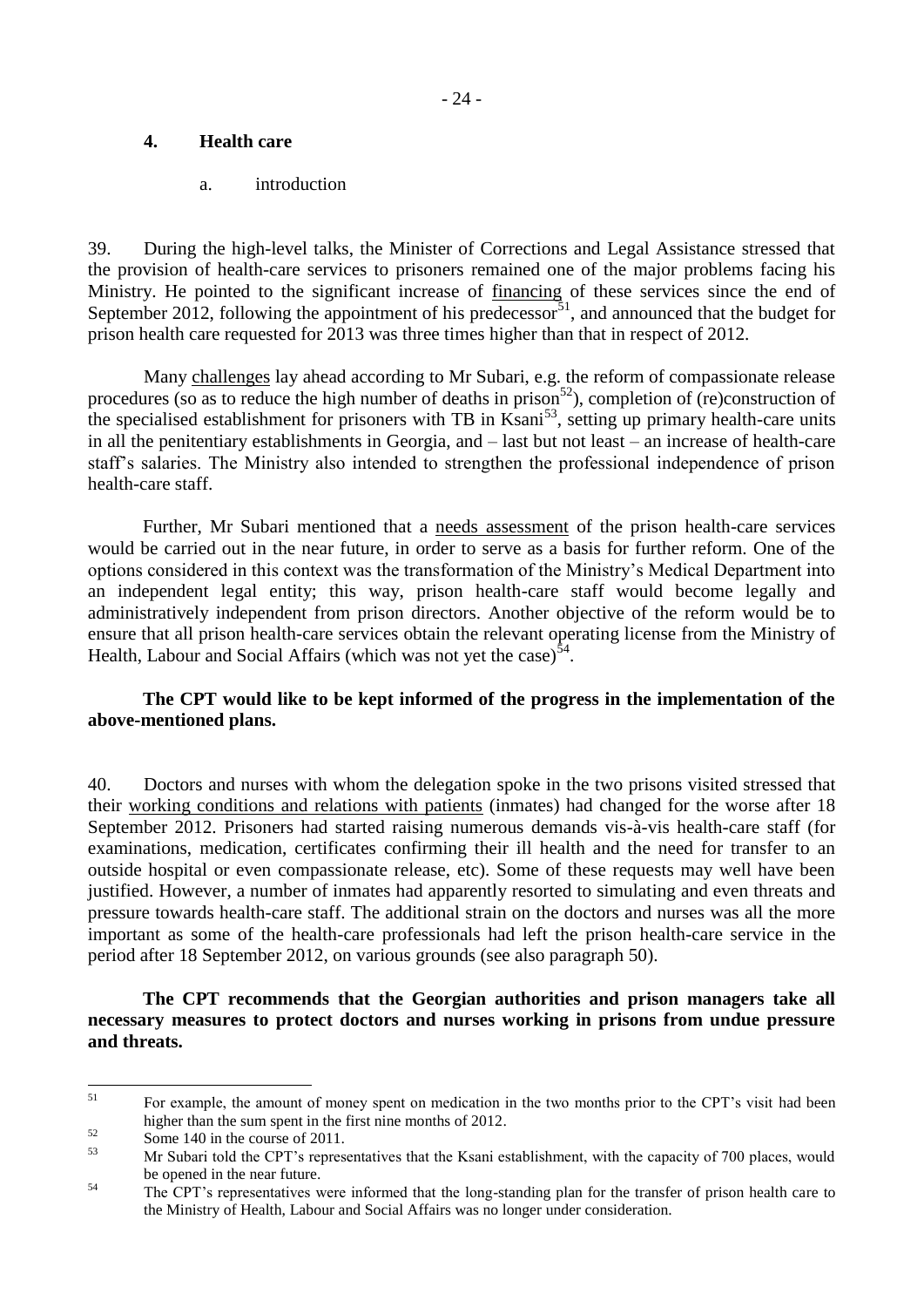## b. role of prison health-care services in the prevention of ill-treatment

<span id="page-24-0"></span>41. The CPT has repeatedly emphasized in the past the role that should be played by prison health-care services in the prevention of ill-treatment<sup>55</sup>. Given the overall context (see paragraph 2), the delegation which carried out the 2012 ad hoc visit to Georgia paid particular attention to this issue.

42. It is noteworthy that, during the high-level talks with the CPT's representatives, Mr Subari stressed that the improvement of the recording and reporting of injuries observed on prisoners, not only upon arrival but also during their stay in prison, was one the main priorities of his Ministry. This would *inter alia* be achieved through increasing the professional independence of prison doctors and nurses, improving the level of their training and stepping up the prison monitoring (in order to, as Mr Subari put it, "motivate" the health-care staff to better identify cases of ill-treatment of prisoners).

43. Most of the prisoners interviewed by the CPT's delegation at Prison No. 8 in Gldani and Prison No. 2 in Kutaisi stated that they had been seen by a doctor or a nurse shortly after their arrival at the prison (usually on the same day or the day after)<sup>56</sup>. During this initial examination the doctor also checked if the prisoner bore injuries on his/her body and, when it was the case, this was registered and systematically communicated to the competent prosecutorial authorities.

44. The medical documentation at Gldani Prison and Prison No. 2 in Kutaisi included registers of traumatic lesions, one for injuries observed on newly-arrived prisoners and the second for lesions observed on prisoners already admitted to the establishment<sup>57</sup>. The delegation noted that these registers contained more or less detailed descriptions of lesions. That said, statements of prisoners as to the origins of their injuries were, as a rule, not noted down. Further, conclusions of the healthcare staff as to the consistency of the allegations with the medical findings were missing. The delegation also noted that all medical examinations of prisoners at the establishments visited took place in the presence of non-medical custodial staff; this clearly constitutes a violation of medical confidentiality, and can only undermine the effectiveness of such examinations as a means of preventing ill-treatment, especially inside prisons.

 $55$ 55 See, for example, paragraphs 23 and 91 of CPT/Inf (2010) 27, and paragraph 16 of CPT/Inf (2007) 42.

<sup>56</sup> As was observed by the delegation's doctors, the initial procedure included a clinical examination and screening for TB (sputum analysis and chest X-ray upon suspicion), HIV (blood test was performed after the newly-arrived inmate had signed a written consent form) and hepatitis C (blood test was offered if the anamnesis was positive). Screening for TB was subsequently repeated every three months (and when TB was diagnosed, the prisoner was sent to the specialised TB establishment).

<sup>&</sup>lt;sup>57</sup> The delegation was informed that, pursuant to a decision issued in May 2012 by the Head of the Penitentiary Department, the already existing register of injuries observed on newly-arrived prisoners had been supplemented by a second register, for lesions observed inside the prison.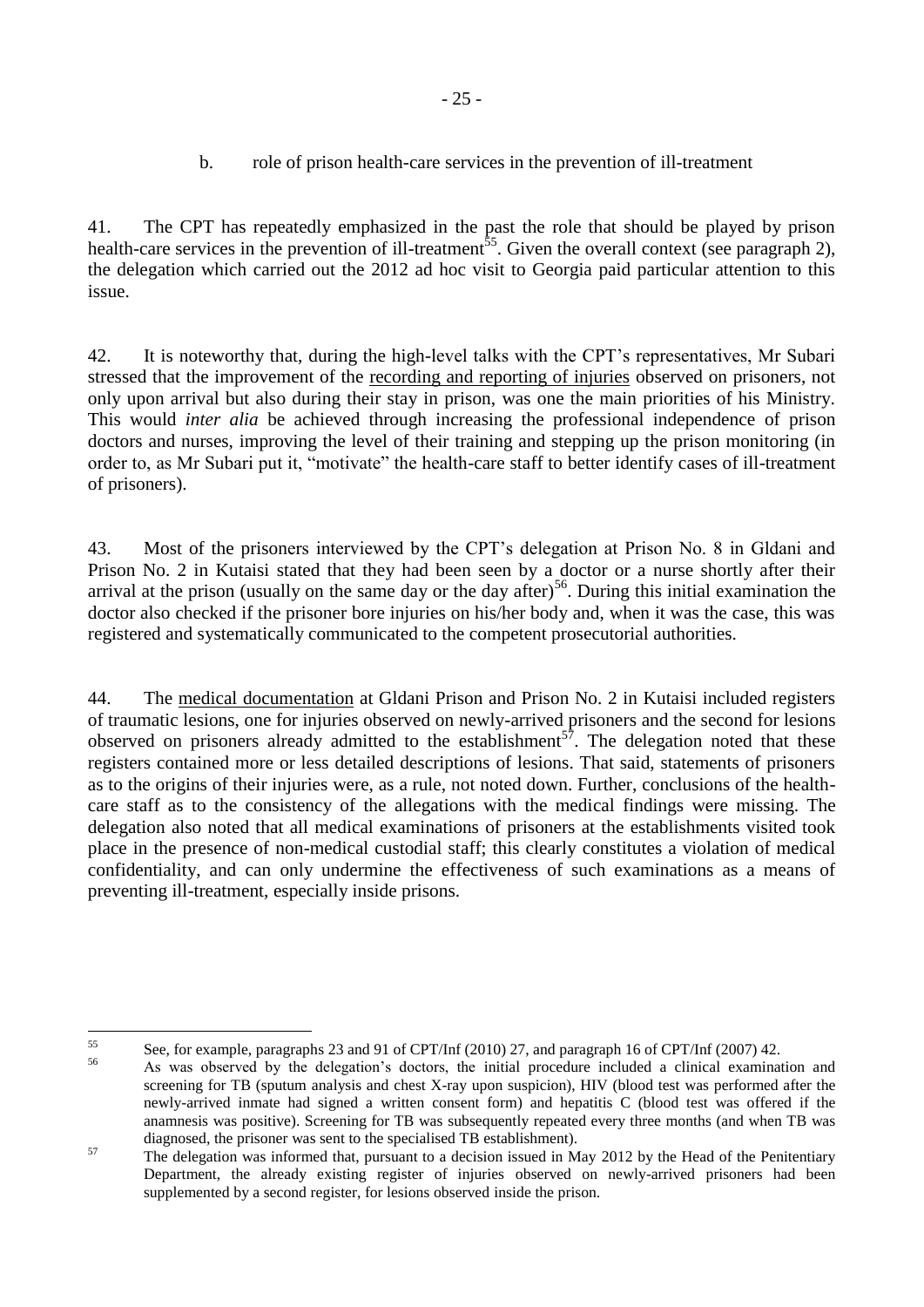45. If the procedure for medical examination of prisoners – whether upon arrival or at a later stage – is to genuinely contribute to the prevention of ill-treatment, steps must be taken to ensure that the examination of such persons is performed in a systematic and thorough manner. Further, the confidentiality of such examinations (and related medical documentation) must be strictly respected.

Consequently, **the CPT calls upon the Georgian authorities to take immediate steps to ensure that:**

- **- all medical examinations are conducted out of the hearing and - unless the doctor concerned expressly requests otherwise in a particular case - out of the sight of non-medical staff;**
- **- the confidentiality of medical documentation is strictly observed.**

Further, **prison health-care staff should receive appropriate training and clear instructions on the drawing-up of medical records. In particular, such records should contain: (i) an account of statements made by the person concerned which are relevant to the medical examination (including his/her description of his/her state of health and any allegations of illtreatment), (ii) a full account of objective medical findings based on a thorough examination, and (iii) the health-care professional's observations in the light of (i) and (ii), indicating the consistency between any allegations made and the objective medical findings.** 

In addition, **whenever injuries are recorded which are consistent with allegations of illtreatment (or which, even in the absence of allegations, are indicative of ill-treatment), the record should be immediately and systematically brought to the attention of the relevant prosecutor, regardless of the wishes of the prisoner concerned.** 

c. other aspects of prison health-care services

<span id="page-25-0"></span>46. The delegation observed an improvement as regards the health-care staff resources at *Gldani Prison* since the CPT's 2010 visit. At the time of the 2012 ad hoc visit, the prison employed 19 fulltime doctors and 17 full-time nurses<sup>58</sup>. There were seven so-called "primary health teams" (composed each of a doctor and a nurse) $59$  and a number of specialists (a dentist, a paediatrician, a lung specialist, a psychiatrist<sup>60</sup>, a surgeon, a cardiologist, etc.), as well as a pharmacist.

In addition, the establishment was frequently visited by a team of specialists from the Ministry's Medical Department (a neurologist, an ophthalmologist, a dermatologist, an urologist and an x-ray specialist who also performed USG). There was also, in principle, the possibility to transfer seriously ill prisoners to the nearby Prison Hospital (Medical Establishment for Prisoners); however, arranging such transfers could prove problematic in practice $^{61}$ .

<sup>58</sup> <sup>58</sup> As compared with 15 doctors and 15 nurses in 2010, see paragraph 84 of CPT/Inf (2010) 27.

Members of these teams had been trained, with help of the ICRC, in family medicine and had passed the national exam in this specialisation.

 $^{60}$  Who saw nine prisoners per day, on average.

See paragraph 49 below.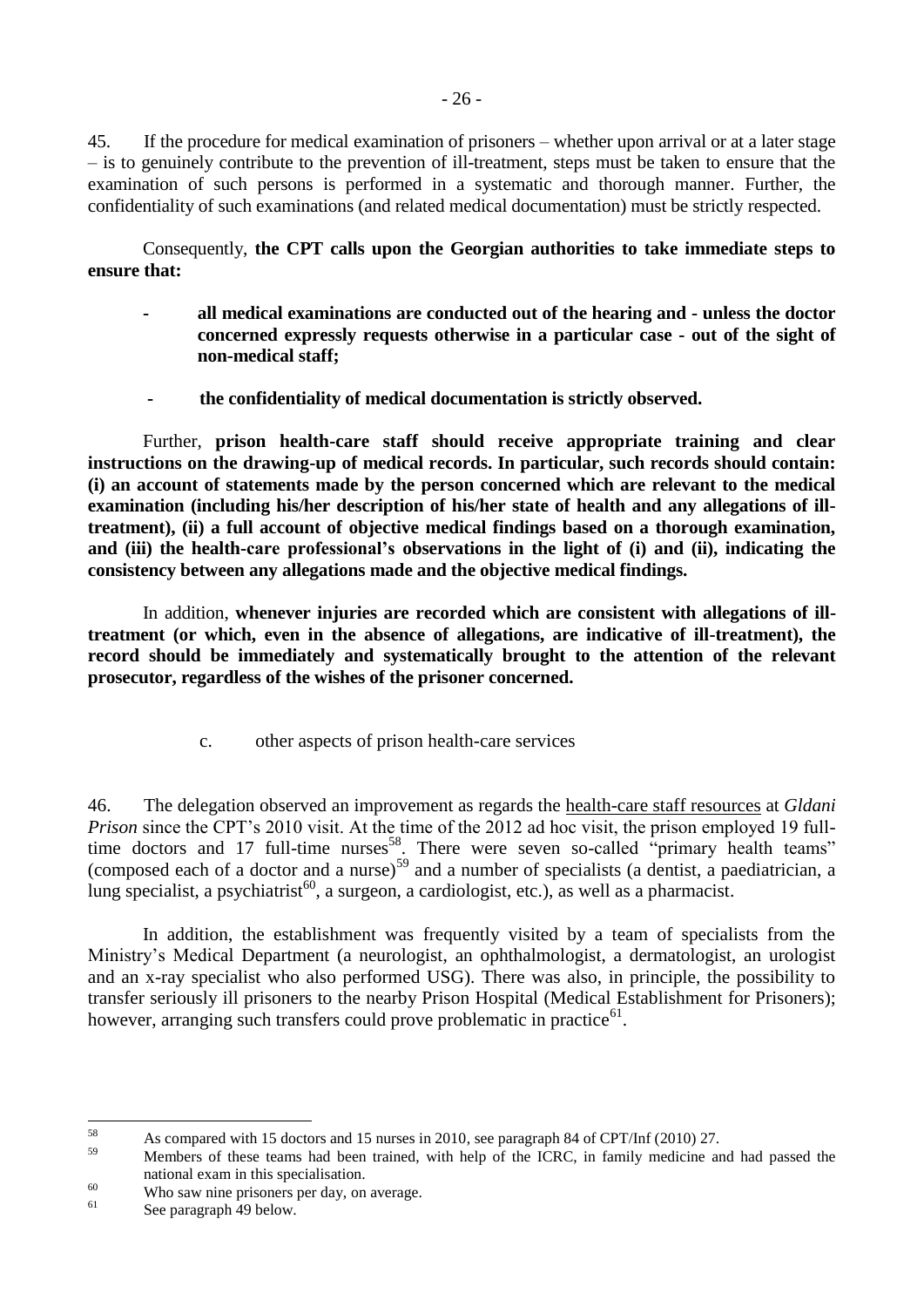The delegation gained the overall impression that inmates at Gldani Prison had relatively easy access to general medical care. However, access to specialists (e.g. dentist, ophthalmologist, urologist) could be the subject of significant delays<sup>62</sup>, and the same was the case of transfers to the Prison Hospital for prisoners in need of hospitalisation. **The CPT recommends that measures be taken accordingly to overcome these difficulties.** 

**The Committee also recommends that nursing staff resources at Gldani Prison be reinforced.** A team of 17 nurses is not sufficient for more than 2,800 inmates.

47. The health-care team at *Prison No. 2 in Kutaisi* included the (acting) Head Doctor (mostly involved in administrative tasks) and seven other doctors<sup>63</sup>, as well as nine general nurses (eight of whom worked on 24-hour shifts) and one psychiatric nurse. In addition, the establishment employed a number of specialists: a psychiatrist<sup>64</sup>, a dentist<sup>65</sup> and a pharmacist. Among the health-care staff, there were four "primary health teams" that had already been trained; further; four nurses were to start the training soon and a doctor was just completing it. The prison was also visited by consultant specialists (a surgeon, an oncologist, a neurologist, an urologist, an ophthalmologist, an ultrasound specialist, a dermatologist, an X-ray specialist and a specialist in neuropathology) and by two TB nurses from the National TB Centre (who performed TB screening). In case of need, a gynaecologist consultation could be arranged in one of the city's civilian hospitals.

There appeared to be ready access to medical care, both general and specialist, at Prison No. 2 in Kutaisi; that said**,** in the same way as at Gldani Prison, **the CPT recommends that steps be taken to recruit more nurses.** Such a reinforcement will *inter alia* make it possible for medication always to be distributed to prisoners by medically trained personnel (which is not the case at present).

The CPT also has concerns about nurses working on 24-hour shifts. A 24-hour work schedule will inevitably have negative effect on professional standards and can put at risk the health of inmates. **The Committee recommends that steps be taken to ensure that such shifts are discontinued at Prison No. 2 in Kutaisi and, as appropriate, in other Georgian prisons.**

48. The supply of medication was generally adequate in both prisons visited<sup>66</sup>. Further, inmates or their relatives could buy additional (more expensive and/or newer-generation) medicines in pharmacies run by a private company (Aversi) that had won the relevant tender in November 2011. The purchase procedure required a prescription from a prison doctor and a non-cash payment from the prisoner's account.

<sup>62</sup> The delegation was told that the waiting time for a consultation with an ophthalmologist and an urologist was approximately one month.

<sup>&</sup>lt;sup>63</sup> Four of them working from 10 a.m. to 6 p.m. from Monday to Friday, two coming to the prison on Saturday and Sunday, and one working during the night.

<sup>&</sup>lt;sup>64</sup> Working three days a week and seeing 15 to 25 patients on each of her working days. She was also in charge of the methadone programme (financed by the Global Fund), which was followed by seven inmates at the time of the visit.

<sup>65</sup> Also working three days a week. He saw on average 20 patients per surgery, the waiting time being of approximately a week.

<sup>&</sup>lt;sup>66</sup> The delegation was informed that 8.000 GEL had been allocated for medication at Gldani Prison for 2012, but that this budget had been increased to almost 12.000 GEL since September 2012.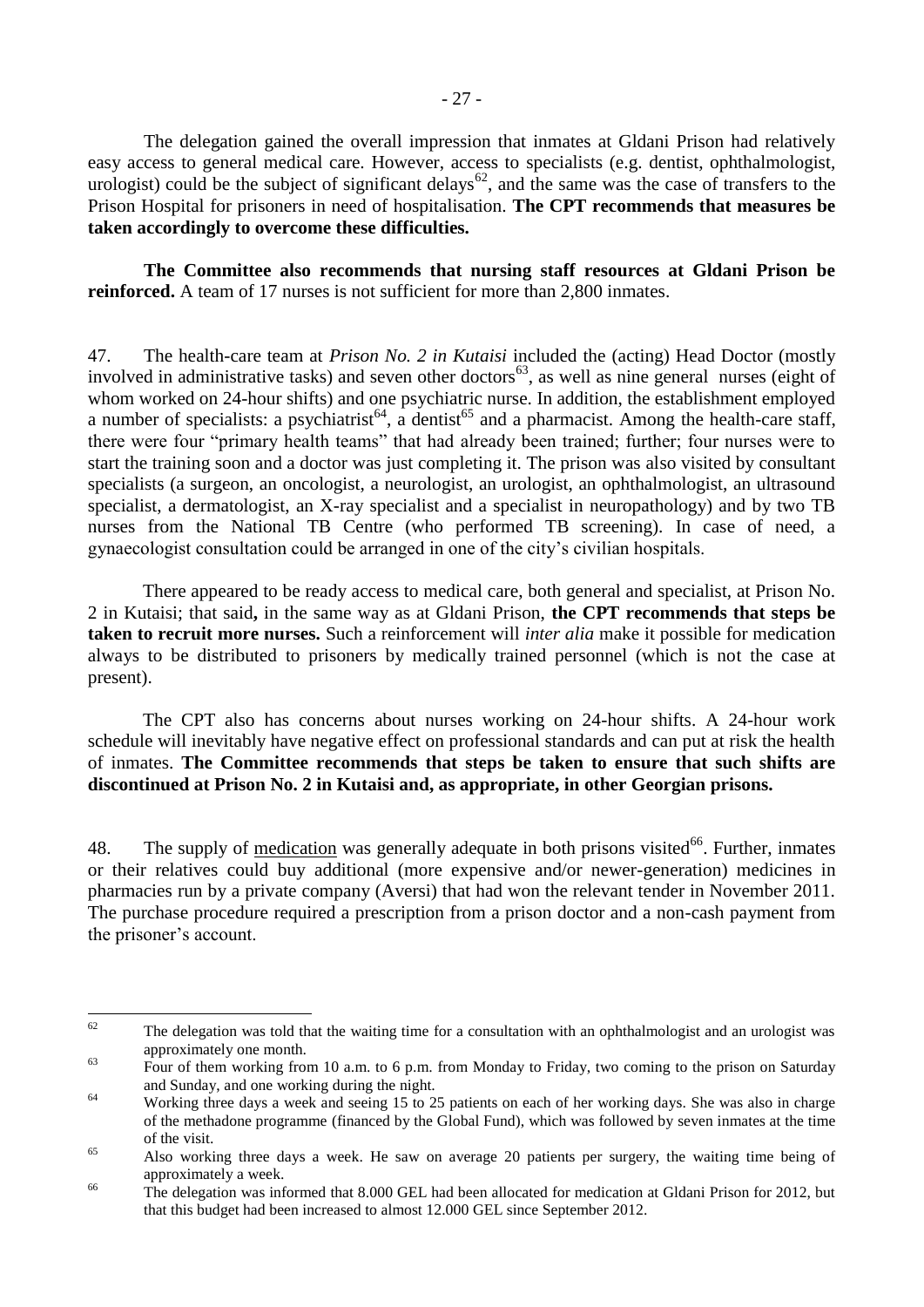As regards the premises and equipment of the health-care services, these were now generally appropriate at Gldani<sup>67</sup>, which was an improvement compared to the situation observed during the 2010 visit. By contrast, the health-care service in Kutaisi did not have appropriate premises: all the consultation and examination rooms were small, poorly lit and ventilated, and offered no privacy. **The CPT recommends that steps be taken to remedy this state of affairs.** 

Medical records and other documentation were generally correctly kept; that said, medical confidentiality was not respected as the documentation was accessible to non-medical custodial staff. **The Committee recommends that this shortcoming be eliminated.** 

49. The CPT's delegation also paid a brief visit to Gldani Prison Hospital, located in a building adjacent to Gldani Prison, within the same perimeter but with a different administration<sup>68</sup>. The delegation could observe that the hospital was overcrowded: with the official capacity of 180 (calculated on the basis of  $3.5 \text{ m}^2$  of living space per person)<sup>69</sup>, it was accommodating some 200 patients at the time of the visit. In these circumstances, it was hardly surprising that there were serious difficulties in arranging transfers of inmates from prisons to this facility. **The Committee recommends that efforts be made to address this problem, by enlarging the Gldani Prison Hospital and/or facilitating transfers of ill prisoners to outside (civilian) hospitals.**

### <span id="page-27-0"></span>**5. Other issues of relevance to the CPT's mandate**

50. In the two prisons visited, the directors informed the delegation that there were numerous vacancies, especially amongst the custodial  $\frac{\text{staff}^{70}}{2}$ . They made no secret of the fact that this situation was related with the atmosphere reigning in their establishments after the publication of the videos on 18 September 2012, and with the staff arrests, dismissals and resignations that followed<sup>71</sup>. Both directors told the delegation that it was planned to recruit new staff and that, in order to facilitate this recruitment, the salaries of the custodial staff had recently been increased.

In the reports on previous visits, the CPT stressed that ensuring positive staff-inmate relations and the provision of activities to prisoners will depend greatly on having an adequate number of staff present at any given time in detention areas. An overall low staff complement impedes the development of positive relations and generates an insecure environment for both staff and prisoners. In addition, a low staff complement has a negative influence on the quality and level of the activities programme developed $^{72}$ .

### **The Committee reiterates its recommendation that the Georgian authorities take steps to increase staffing levels in prisons, in the light of the above remarks.**

<sup>67</sup> <sup>67</sup> Where the medical equipment consisted *inter alia* of three ECG's, two USG machines, three resuscitators and a defibrillator.

<sup>68</sup> Gldani Prison Hospital was already visited by the CPT in 2010, see paragraphs 99 to 104 of CPT/Inf (2010) 27.

 $\frac{69}{100}$  These 180 beds were divided between five wards: 40 beds on the internal diseases ward, 66 on the surgery ward, 40 on the infectious diseases ward, 26 on the psychiatric ward, and eight on the intensive care ward.

<sup>&</sup>lt;sup>70</sup> For example, there were 57 vacant posts for junior custodial staff (controllers) and 28 for senior custodial personnel (officers) at Gldani Prison.

<sup>&</sup>lt;sup>71</sup> At Prison No. 2 in Kutaisi, the delegation was told that approximately 30 staff had resigned after 18 September 2012.

 $72$  See also paragraph 26.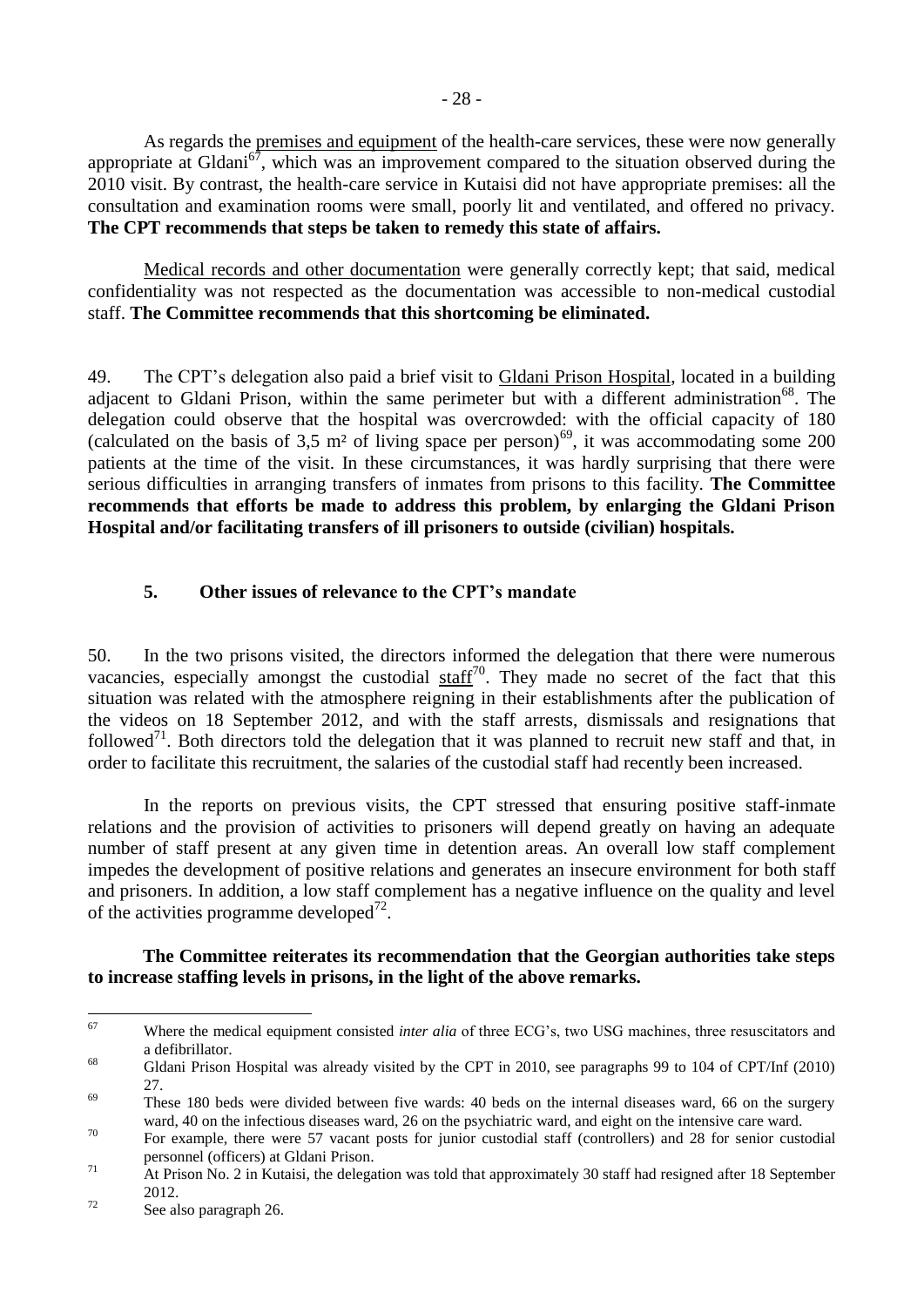51. The delegation noted that the newly-recruited directors of both prisons visited were former police officers, with no previous prison experience. The CPT must stress that the task of managing a prison is a complex one, requiring adequate skills, profile and experience. The importance of leadership provided by prison management is also stressed in the European Prison Rules<sup>73</sup>. The **CPT would like to receive the observations of the Georgian authorities on this issue.** 

52. In both prisons visited, the CPT's delegation noticed that custodial staff did not wear uniforms, which made it difficult to distinguish them from prisoners. It was not clear whether it was a new policy<sup>74</sup> or a temporary situation (due to the need to order new uniforms for recentlyrecruited staff). **The Committee would like to receive clarification of this matter from the Georgian authorities.**

Further, the delegation noted the absence of female custodial officers in the prisons visited (except in the units for women). In view of the potential benefits of mixed-gender staffing for the general atmosphere prevailing within prisons, **the CPT invites the Georgian authorities to consider adopting measures to favour the deployment of female staff throughout the Georgian prison system; in particular, mixed-sex staffing should be ensured in units for juveniles. Further, it is crucial that any unit holding female prisoners has female custodial staff in sufficient numbers at all times.**

53. Upon examination of the relevant register at *Gldani Prison*, the delegation noted that not a single prisoner had been punished with disciplinary isolation ("kartzer") after 18 September 2012, which was in striking contrast to the situation prior to that date<sup>75</sup>. The prison's director acknowledged that this sudden and radical change of practice had been caused by an extraordinary atmosphere in the prison following the publication of the videos referred to in paragraph 2; he added that the establishment's management wished at present to avoid possible over-reaction by prisoners to any attempt to enforce discipline in the prison.

It is clear that the policy applied at Gldani Prison prior to 18 September 2012 as regards disciplinary punishment was excessively severe, disproportionate and unjustified<sup>76</sup>. The CPT welcomes the fact that this policy is no longer applied. Nevertheless, **the management and staff of Gldani Prison should be determined and ready to intervene whenever necessary to ensure discipline and good order in the establishment, and to protect the rights of both the prisoners and the staff** (see also paragraph 31)**.**

Unlike at Gldani Prison, a similar abrupt change was not observed by the delegation at *Prison No. 2 in Kutaisi*, although the number and severity of disciplinary sanctions had somewhat diminished after 18 September 2012. The general impression was that disciplinary sanctions (including the placement in "kartzer") were not applied excessively and in a disproportionate manner in that establishment.

<sup>73</sup>  $\frac{73}{74}$  Rule 84.1.

 $\frac{74}{75}$  Prior to 18 September 2012, all custodial staff did wear uniforms.

There had been 356 placements in a "kartzer" during the period from 22 May to 17 September 2012 (usually for  $4 - 5$  days).

<sup>76</sup> As could be seen from the entries in the register of placements in the "kartzer", inmates used to be systematically punished with disciplinary isolation for minor violations of prison rules (e.g. "speaking loud", "making noise", "failing to maintain personal hygiene", etc).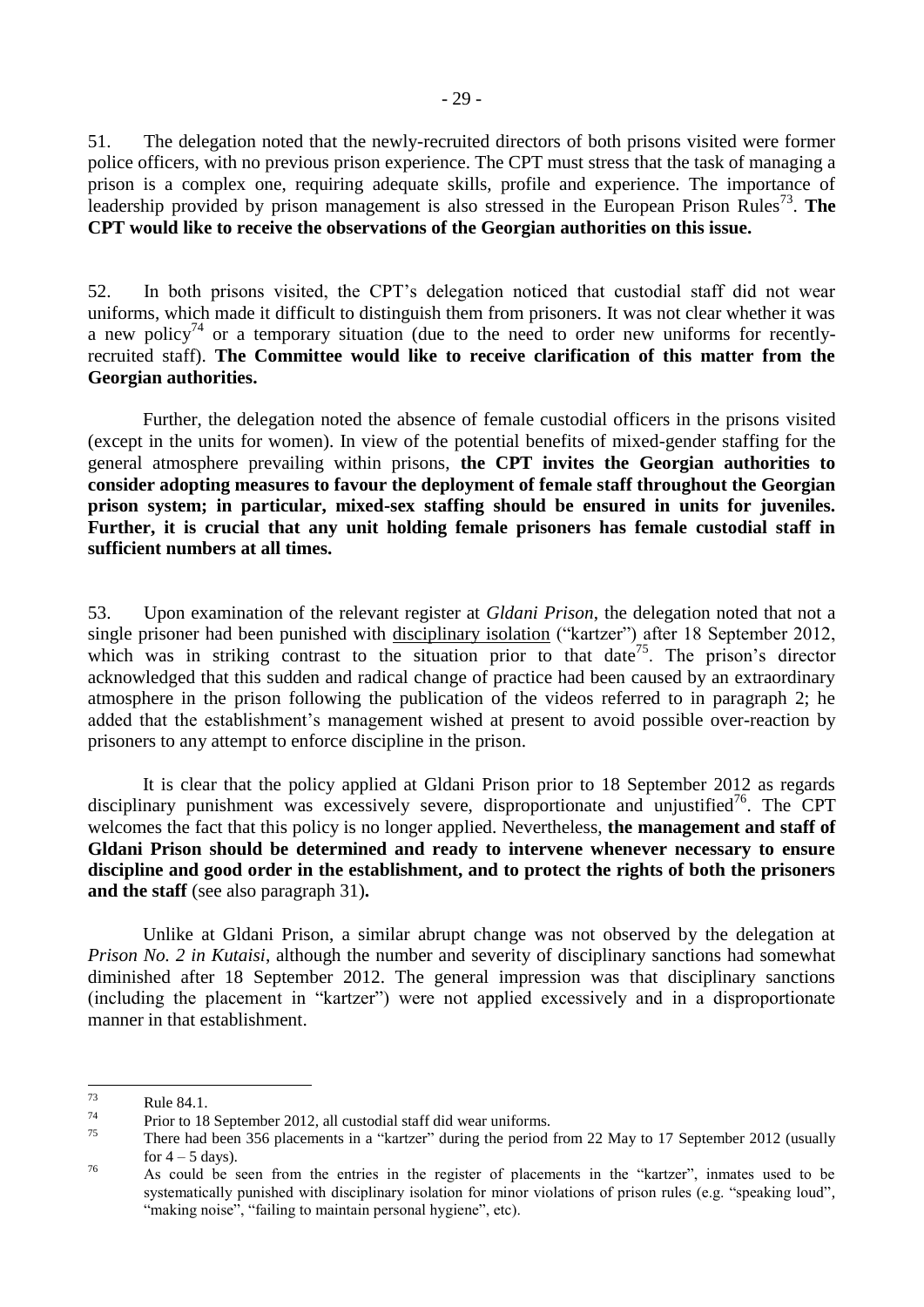54. Judging from a number of disciplinary files seen by the delegation in both prisons visited, it would appear that the *procedure* described (and positively assessed) in paragraph 113 of the report on the 2010 visit<sup>77</sup> was followed, at least *pro forma* (in practice, almost all the inmates had made a written statement that they did not wish an oral hearing and legal assistance)<sup>78</sup>.

### However, **the recommendations in paragraphs 115 and 116 of the report on the 2010 visit, concerning contact with the outside world for prisoners placed in disciplinary cells and the role of prison doctors in the context of disciplinary procedures, remain fully applicable<sup>79</sup> .**

55. *Material conditions* in the "kartzer" cells seen by the delegation in both prisons were generally acceptable and do not call for any particular comment. Regarding the *regime*, the main failing observed was the lack of access to outdoor exercise, already referred to in paragraph 37 above.

56. As for the prisoners' entitlement to visits, phone calls and correspondence, the rules already described in the report on the 2010 visit remain in force  $80$ .

In this context, the CPT must once again stress that a system under which the extent of a prisoner's contact with the outside world is determined as part of the sentence imposed is fundamentally flawed. In principle, all sentenced prisoners should have the same possibility for contact with the outside world and must be given the opportunity to maintain their relationships with their family and friends, and especially with their spouses and children.

The continuation of such relations can be of critical importance for all concerned, particularly in the context of prisoners' social rehabilitation. The guiding principle should be to promote contact with the outside world as often as possible; any restrictions on such contacts should be based exclusively on security concerns of an appreciable nature or considerations linked to available resources.

<sup>77</sup> The prisoners concerned have the right to be informed of the charges in a language they understand, to have sufficient time and possibility to prepare their defence, to have an oral hearing, to be represented by a lawyer (including the possibility to have free-of-charge legal aid), to request the questioning of witnesses, and to use an interpreter. Further, inmates should be given a copy of the disciplinary decision and can appeal the sanction to the court within 10 working days (the appeal having no suspensive effect).

<sup>&</sup>lt;sup>78</sup> Prisoners interviewed by the delegation, who had previously been placed in a "kartzer", generally confirmed having been informed of their rights in the context of the disciplinary procedure, but expressed the view that participating in an oral hearing and insisting upon having access to a lawyer would have only been a "waste of time", without any impact on the final decision.

<sup>&</sup>lt;sup>79</sup> Recommendation in paragraph 115 of CPT/Inf (2010) 27 reads as follows: "The CPT recommends that the Georgian authorities take steps to ensure that the placement of prisoners in disciplinary cells does not include a total prohibition on family contacts. Any restrictions on family contacts as a form of punishment should be used only where the offence relates to such contacts. " In paragraph 116 of that document, the CPT calls upon the Georgian authorities to implement its long-standing recommendation to review the role of prison doctors in relation to disciplinary matters, in order to ensure that they are no longer tasked with approving prisoners' placement in a disciplinary cell. In so doing, regard should be had to the European Prison Rules (in particular, Rule 43.2) and the comments made by the CPT in its 15th General Report (see paragraph 53 of CPT/Inf (2005) 17).

 $80$  See paragraphs 108 and 109 of CPT/Inf (2010) 27.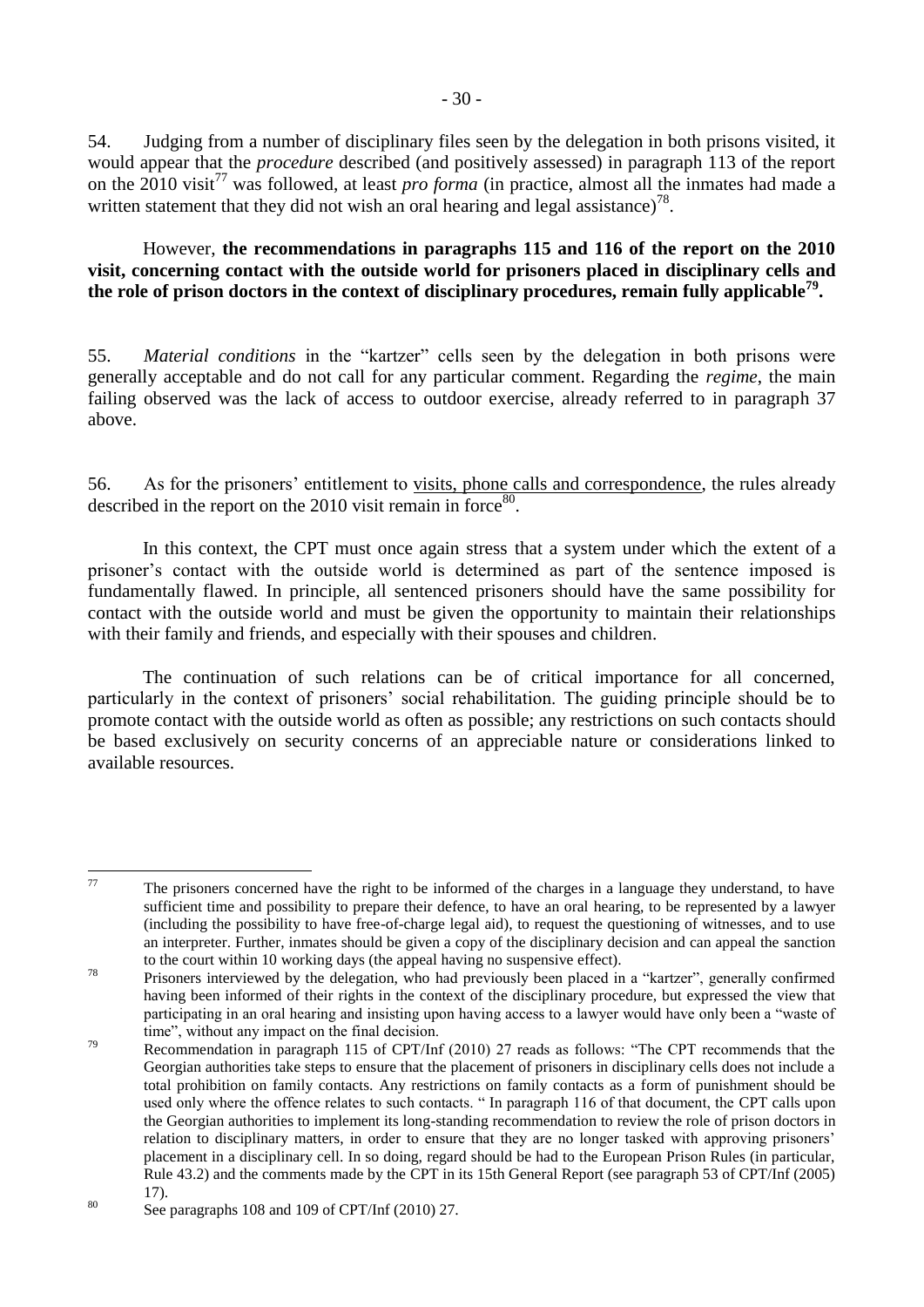Consequently, **the CPT reiterates the following recommendations:**

- **that the relevant legislation be amended so as to ensure that any prohibition of remand prisoners' visits, phone calls or correspondence is specifically substantiated by the needs of the investigation, requires the approval of a body unconnected with the case at hand, and is applied for a specified period of time, with reasons stated; further, the decision concerning prohibition should be made available to the person concerned and his lawyer;** 
	- **- that the legislation concerning sentenced prisoners' entitlement to visits be amended, in the light of the above remarks and taking into consideration Rule 24.1 of the European Prison Rules<sup>81</sup>. The entitlement of one visit per month is not sufficient to enable a prisoner to maintain good relations with his family and should be substantially increased (e.g. at least one visit per week).**

57. The Committee will not describe here in detail the situation as regards the possibilities for prisoners to send confidential complaints to outside authorities. Suffice it to say that it was in all respects identical with that already described in paragraph 119 of the report on the 2010 visit (i.e. generally satisfactory)<sup>82</sup>. However, given the overall context after the publication of the videos on 18 September 2012, **the CPT recommends that steps be taken to ensure that prisoners who make use of the complaints procedures are not punished for having done so; further, the confidential character of such complaints must be respected by the prison administration.**

58. As regards prison inspections and monitoring, the Minister informed the CPT's delegation of the plans of his Ministry, including a reinforcement of the mandate and staff of the Ministry's General Inspectorate (which was to be placed directly under his orders). In addition, the Penitentiary Department's own Monitoring Service was to intensify the activities of its teams<sup>83</sup> and start carrying out unannounced visits to penitentiary establishments.

As regards external monitoring, the Georgian authorities were reflecting upon ways to reinforce the existing framework (including the Prevention and Monitoring Department of the Public Defender's Office). It was not yet clear which concrete steps would be taken in this respect<sup>84</sup>.

It is also noteworthy that, pursuant to an order issued by Mr Subari's predecessor on 16 October 2012, 51 persons (including representatives of international and non-governmental organisations, lawyers and journalists) were given the right to enter any prison any time, without a special authorisation, to visit all the premises and speak with inmates in private. Mr Subari told the delegation that, most likely, the above-mentioned order would be amended so as to exclude representatives of the media.

## **The CPT would like to receive updated information on all the above-mentioned plans.**

 $81$ Rule 24.1: "Prisoners shall be allowed to communicate as often as possible by letter, telephone or other forms of communication with their families, other persons and representatives of outside organisations and to receive visits from these persons."

<sup>82</sup> Albeit with one important reservation: as became apparent after 18 September 2012, prisoners had been reluctant to make use of the available complaints procedures, out of fear of possible reprisals (including physical ill-treatment).

 $\frac{83}{24}$  The training of which was to begin on 26 November 2012.

Although Mr Subari's personal preference was towards the "Ombudsman plus" model (i.e. a body composed of the Public Defender and representatives of the NGOs).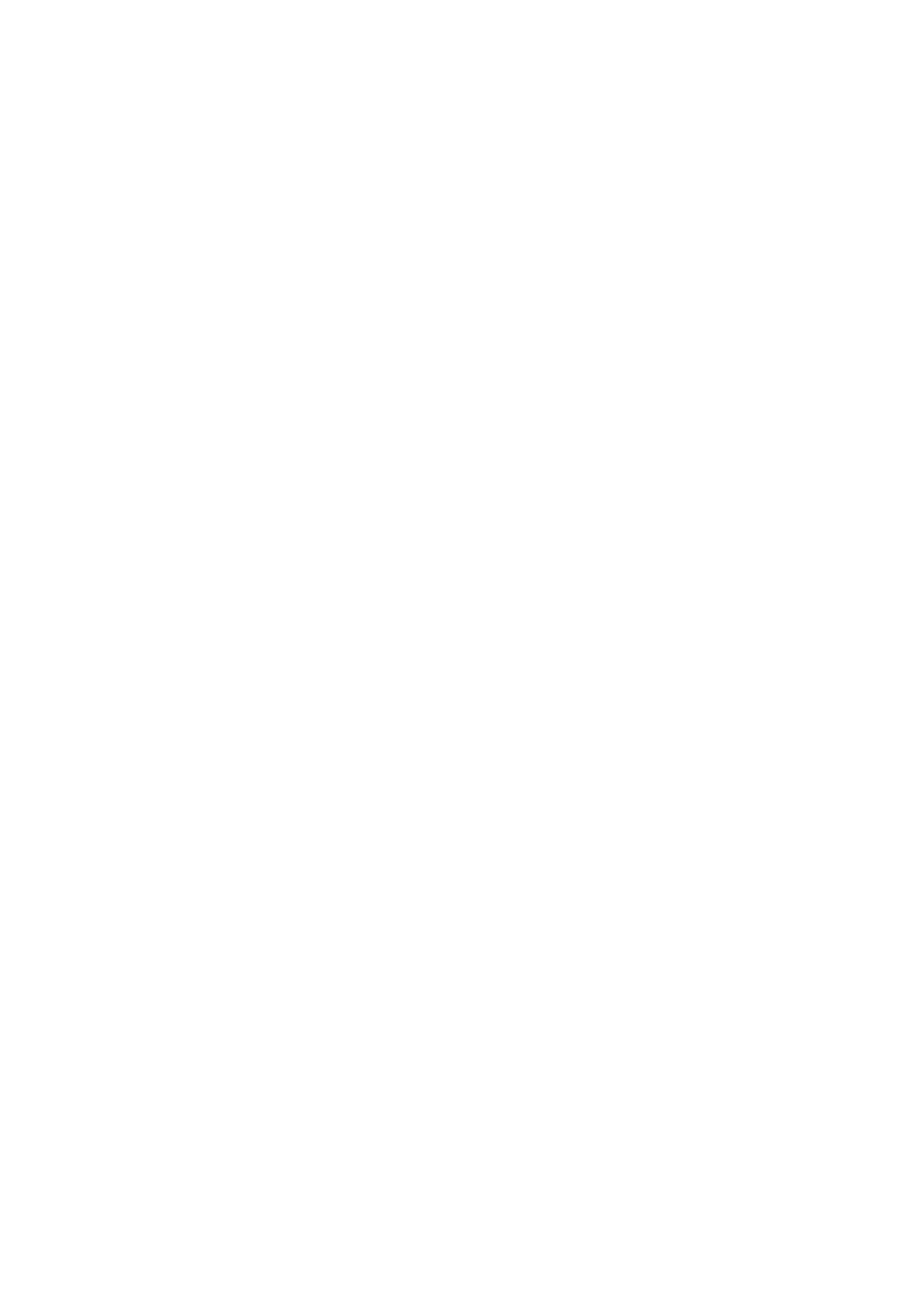## **APPENDIX I**

## **LIST OF THE CPT'S RECOMMENDATIONS, COMMENTS AND REQUESTS FOR INFORMATION**

### <span id="page-32-0"></span>**Investigations into cases of alleged ill-treatment of prisoners**

#### requests for information

- information on the progress of consideration of complaints submitted to the Chief Prosecutor's Office by persons considering themselves victims of crimes committed prior to the Parliamentary elections of 1 October 2012, insofar as these complaints relate to the alleged ill-treatment of persons deprived of their liberty (paragraph 11);
- in due course, the outcome of any formal investigations initiated in respect of the complaints referred to in paragraph 11, including criminal and/or disciplinary sanctions applied (paragraph 11);
- at the earliest opportunity, copies of the reports on the eight forensic medical examinations carried out in the context of the investigation into the alleged ill-treatment of prisoners at Gldani Prison (paragraph 13);
- updated information, both as concerns the investigation into the alleged ill-treatment of inmates at Gldani Prison (as shown on the video footage published on 18 September 2012) and the other aspects of the investigation referred to in paragraphs 15 and 16 (paragraph 16);
- updated information on the investigation into the incident that apparently took place at Prison No. 2 in Kutaisi (including a summary of the facts and of all the investigative activities performed so far, as well as – in due course – information about the outcome of the investigation and about any criminal and/or disciplinary sanctions) (paragraph 17);
- observations of the Georgian authorities on the remarks made by the CPT in paragraph 18 about the focus of the investigation into the Gldani events (paragraph 18);
- observations of the Georgian authorities on the NGO proposals referred to in paragraph 19 regarding the investigation into alleged facts of ill-treatment of prisoners (paragraph 19).

### **Measures affecting Georgia's prison system**

#### recommendations

the Georgian authorities to introduce, without further delay, the necessary legal amendments so as to raise the minimum standard of living space per prisoner to 4 m² (not counting the area taken up by any in-cell toilet facility) (paragraph 25);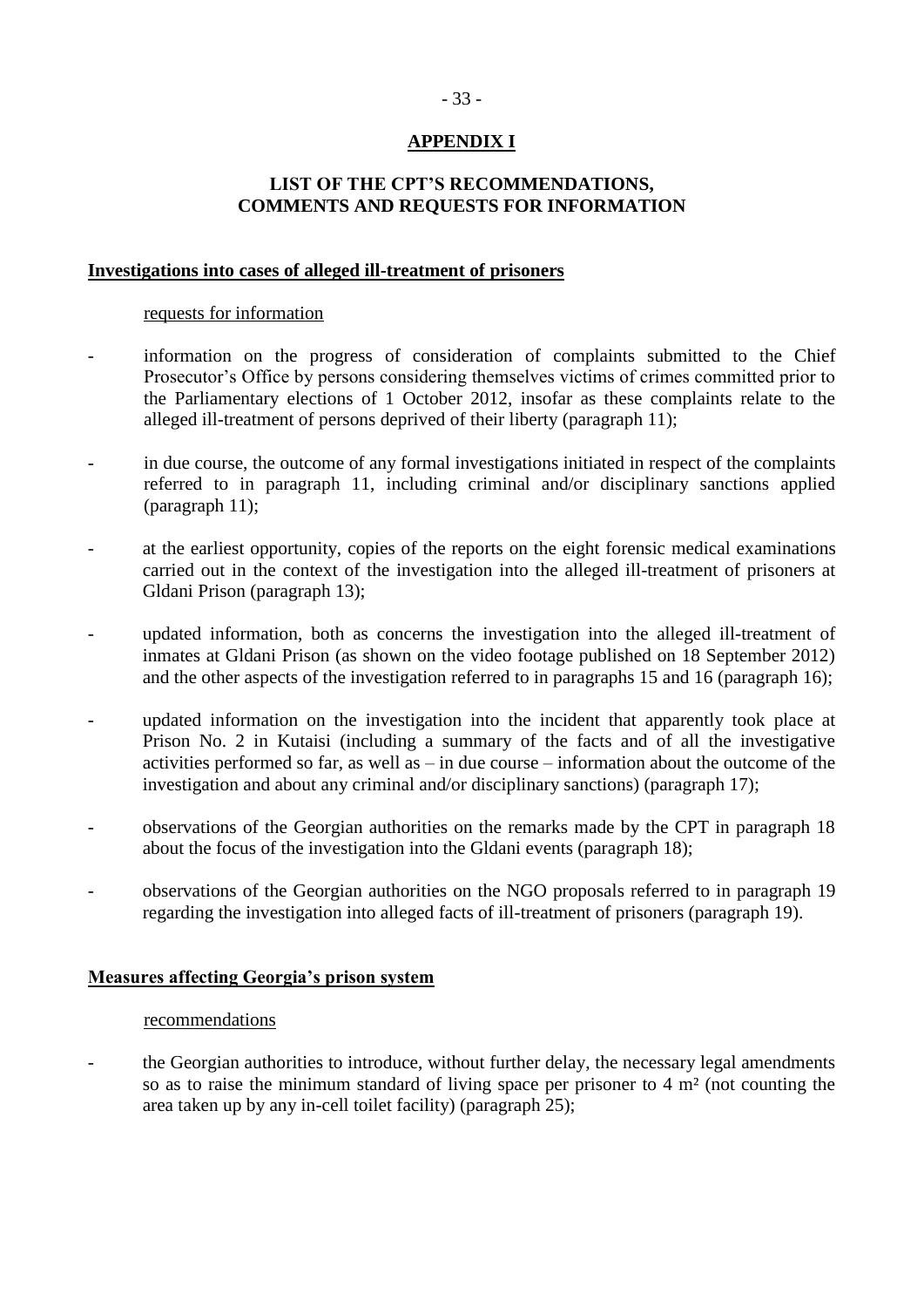decisive steps to be taken to develop the programmes of activities for both sentenced and remand prisoners. The aim should be to ensure that prisoners are able to spend a reasonable part of the day (8 hours or more) outside their cells, engaged in purposeful activities of a varied nature (work, education, sport, etc.) tailored to the needs of each category of prisoner (adult remand or sentenced prisoners, inmates serving life sentences, female prisoners, juveniles, etc.) . As regards in particular work, a fundamental change in approach is required, based on the concept of prisoners' work being geared towards rehabilitation and resocialisation rather than financial profit (paragraph 26).

#### comments

- the problems of prison overcrowding and prison population inflation cannot be addressed in a comprehensive and lasting way through the use of exceptional measures such as amnesties and Presidential pardons (paragraph 22);
- in the context of the various planned measures referred to in paragraph 23, reference should be made to the recommendation set out in paragraph 47 of the report on the 2010 periodic visit to Georgia (CPT/Inf (2010) 27) as well as to Recommendation Rec(2010)1 on the Council of Europe Probation Rules (paragraph 23).

### requests for information

- updated information on the implementation of the various planned measures referred to in paragraph 23 (paragraph 23);
- in due course, more detailed information on the Georgian authorities' plans concerning the prison estate and, in particular, on the future Laituri Prison (capacity, plans, activities, staff, expected date of entry into service, etc) (paragraph 24);
- the plans of the present Georgian authorities regarding the future of Batumi and Zugdidi prisons (paragraph 24).

### **Situation observed by the CPT's delegation in the prisons visited**

### **Preliminary remarks**

#### comments

the CPT trusts that the ongoing reduction in prison population will allow the Georgian authorities to achieve a full separation between remand and sentenced prisoners (in the two establishments visited by the Committee and, as appropriate, in other penitentiary establishments), in accordance with Rule 18.8.a of the European Prison Rules and with Georgian legislation (paragraph 27).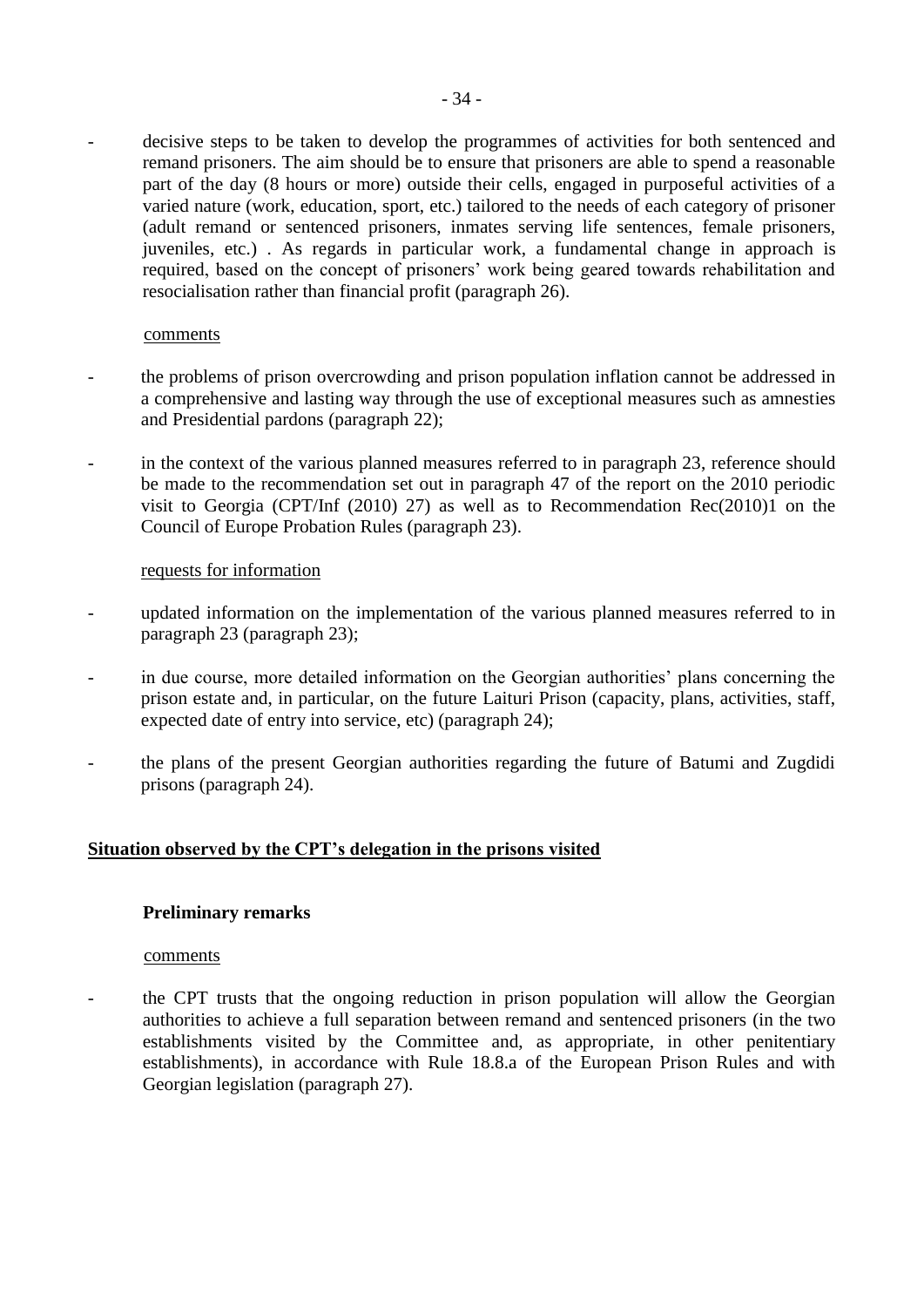## **Ill-treatment**

#### recommendations

- a clear message to be delivered at regular intervals to management and staff of all penitentiary establishments that all forms of ill-treatment of prisoners are unacceptable and will be punished accordingly. This should also be stressed in the context of initial and ongoing training of prison staff (paragraph 29);
- the management and staff of all the penitentiary establishments in Georgia to be instructed to exercise constant vigilance and use all appropriate means at their disposal to prevent and combat inter-prisoner violence and intimidation. This should include ongoing monitoring of prisoner behaviour (including the identification of likely perpetrators and victims), proper reporting of confirmed and suspected cases of inter-prisoner intimidation/violence and thorough investigation of all incidents (paragraph 31).

### requests for information

- in respect of 2012 and the first quarter of 2013:
	- the number of complaints of torture or other forms of ill-treatment lodged against prison staff;
	- the number of criminal or disciplinary proceedings opened following such complaints and an account of sanctions imposed (paragraph 29);
- whether any action has been taken by the management of Prison No. 2 in Kutaisi after the CPT's delegation communicated to it prisoners' concerns regarding certain custodial officers (paragraph 30).

## **Conditions of detention**

### recommendations

- the prisoner population of Gldani and Kutaisi No. 2 prisons to be allocated in a more even manner throughout the establishments, so as to ensure that every inmate has at least 4 m<sup>2</sup> of living space in the multi-occupancy cells; excess beds should be removed from the cells accordingly (paragraph 33);
- steps to be taken to improve the supply of hygiene items in both prisons visited, including as regards sanitary materials for women's monthly needs (paragraph 34);
- the small cubicles (many of them measuring less than  $2 \text{ m}^2$ ) used in both prisons for temporary holding purposes to be taken out of service immediately (paragraph 36);
- measures to be taken at Gldani and Kutaisi No. 2 prisons (as well as in all the other penitentiary establishments in Georgia, as applicable) to ensure that all prisoners are offered the possibility to take outdoor exercise for at least one hour every day (paragraph 37);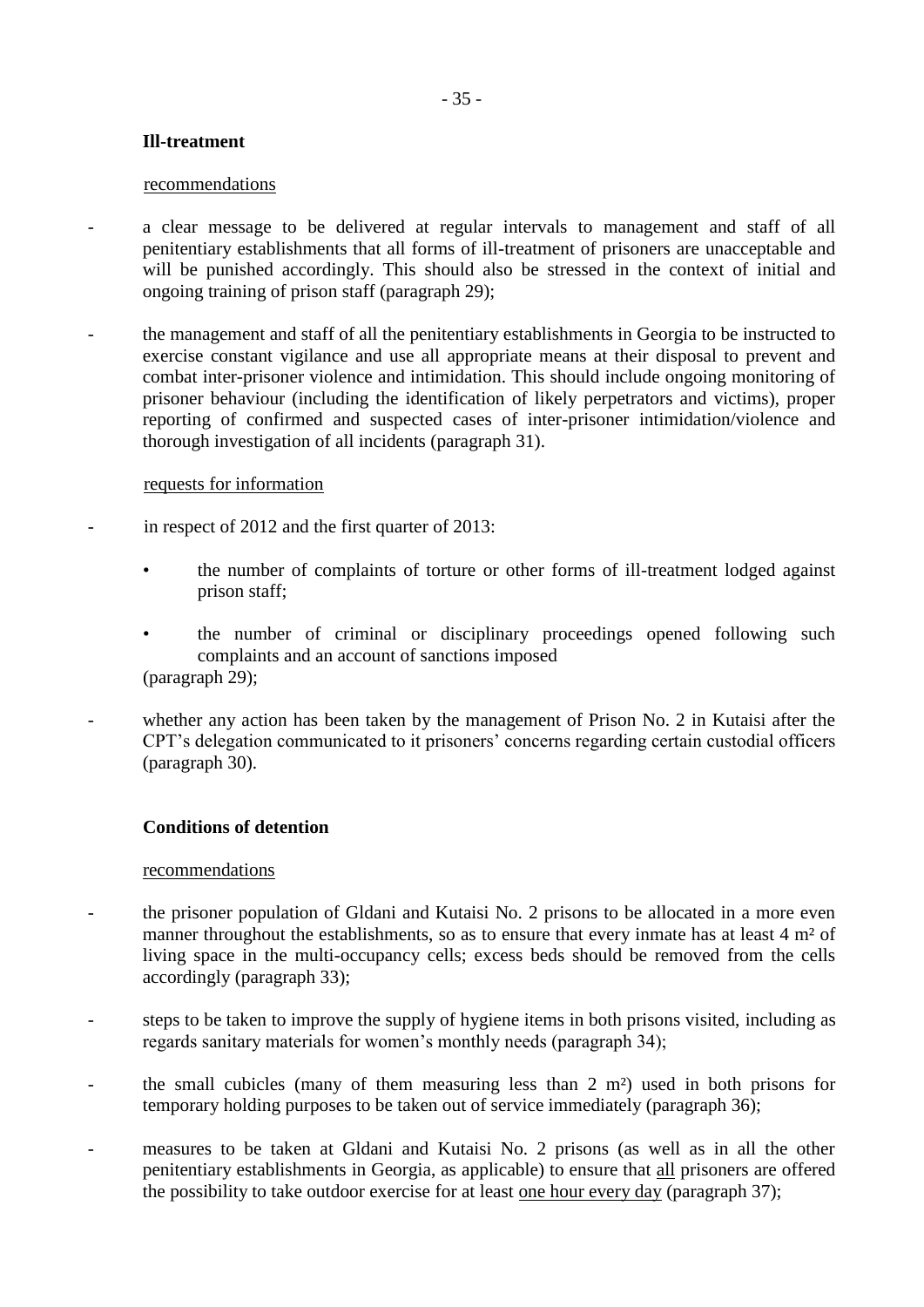- the Georgian authorities to reconsider the design of exercise yards in all newly built (or renovated) prisons. As far as possible, outdoor exercise facilities should be located at ground level and be sufficiently large to allow prisoners to exert themselves physically (as opposed to pacing around an enclosed space). Immediate steps should be taken to equip all exercise yards with some form of protection against inclement weather (paragraph 37);
- all newly built (or renovated) prisons to be equipped with sports facilities (paragraph 37).

### comments

- the CPT trusts that steps will be taken to remedy the shortcomings observed at Prison No. 8 in Tbilisi (Gldani) as regards material conditions of detention (paragraph 32);
- the extensive unused grounds within secure perimeters of Prison No. 8 in Gldani and Prison No. 2 in Kutaisi should be transformed into spacious exercise yards and sports facilities (paragraph 38).

### **Health care**

#### recommendations

- the Georgian authorities and prison managers to take all necessary measures to protect doctors and nurses working in prisons from undue pressure and threats (paragraph 40);
- immediate steps to be taken to ensure that:
	- all medical examinations are conducted out of the hearing and unless the doctor concerned expressly requests otherwise in a particular case - out of the sight of nonmedical staff;
	- the confidentiality of medical documentation is strictly observed (paragraph 45);
- prison health-care staff to receive appropriate training and clear instructions on the drawingup of medical records. In particular, such records should contain: (i) an account of statements made by the person concerned which are relevant to the medical examination (including his/her description of his/her state of health and any allegations of ill-treatment), (ii) a full account of objective medical findings based on a thorough examination, and (iii) the health-care professional's observations in the light of (i) and (ii), indicating the consistency between any allegations made and the objective medical findings (paragraph 45);
- whenever injuries are recorded which are consistent with allegations of ill-treatment (or which, even in the absence of allegations, are indicative of ill-treatment), the record to be immediately and systematically brought to the attention of the relevant prosecutor, regardless of the wishes of the prisoner concerned (paragraph 45);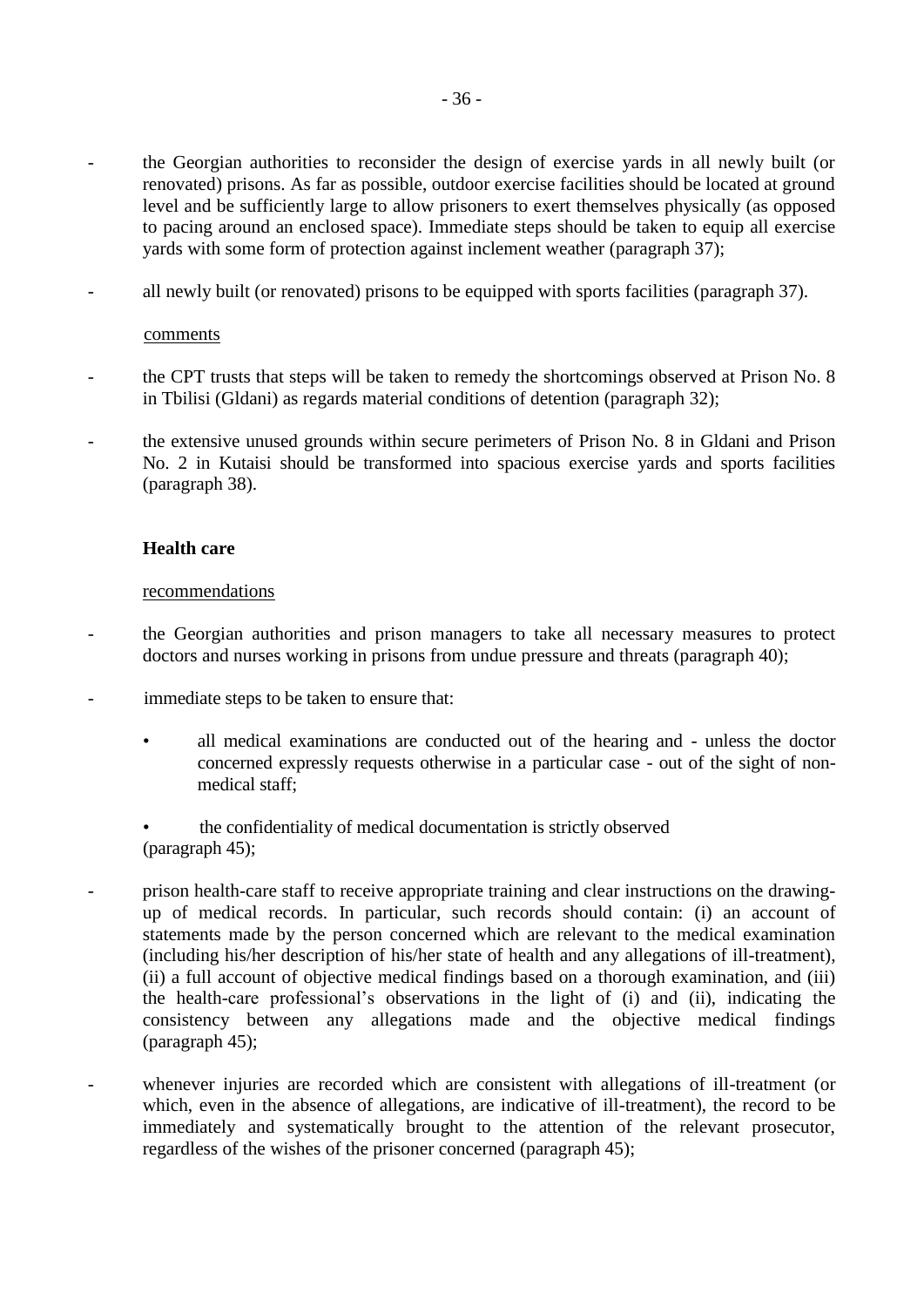- measures to be taken at Gldani Prison to overcome the difficulties as regards access to specialists and transfers to the Prison Hospital (paragraph 46);
- nursing staff resources at Gldani Prison to be reinforced (paragraph 46);
- steps to be taken to recruit more nurses at Prison No. 2 in Kutaisi (paragraph 47);
- steps to be taken to ensure that 24-hour shifts for nurses are discontinued at Prison No. 2 in Kutaisi and, as appropriate, in other Georgian prisons (paragraph 47);
- steps to be taken to provide the health-care service at Prison No. 2 in Kutaisi with appropriate premises (paragraph 48);
- confidentiality of medical records and other medical documentation to be respected (paragraph 48);
- efforts to be made to solve the difficulties in arranging transfers of inmates who need to be hospitalised, by enlarging the Gldani Prison Hospital and/or facilitating transfers of such prisoners to outside (civilian) hospitals (paragraph 49).

#### requests for information

- progress in the implementation of the various plans concerning health-care referred to in paragraph 39 (paragraph 39).

### **Other issues of relevance to the CPT's mandate**

#### recommendations

- the Georgian authorities to take steps to increase staffing levels in prisons (paragraph 50);
- the relevant legislation to be amended so as to ensure that any prohibition of remand prisoners' visits, phone calls or correspondence is specifically substantiated by the needs of the investigation, requires the approval of a body unconnected with the case at hand, and is applied for a specified period of time, with reasons stated; further, the decision concerning prohibition should be made available to the person concerned and his lawyer (paragraph 56);
- the legislation concerning sentenced prisoners' entitlement to visits to be amended, in the light of the remarks set out in paragraph 56 and taking into consideration Rule 24.1 of the European Prison Rules. The entitlement of one visit per month is not sufficient to enable a prisoner to maintain good relations with his family and should be substantially increased (e.g. at least one visit per week) (paragraph 56);
- steps to be taken to ensure that prisoners who make use of the complaints procedures are not punished for having done so; further, the confidential character of such complaints must be respected by the prison administration (paragraph 57).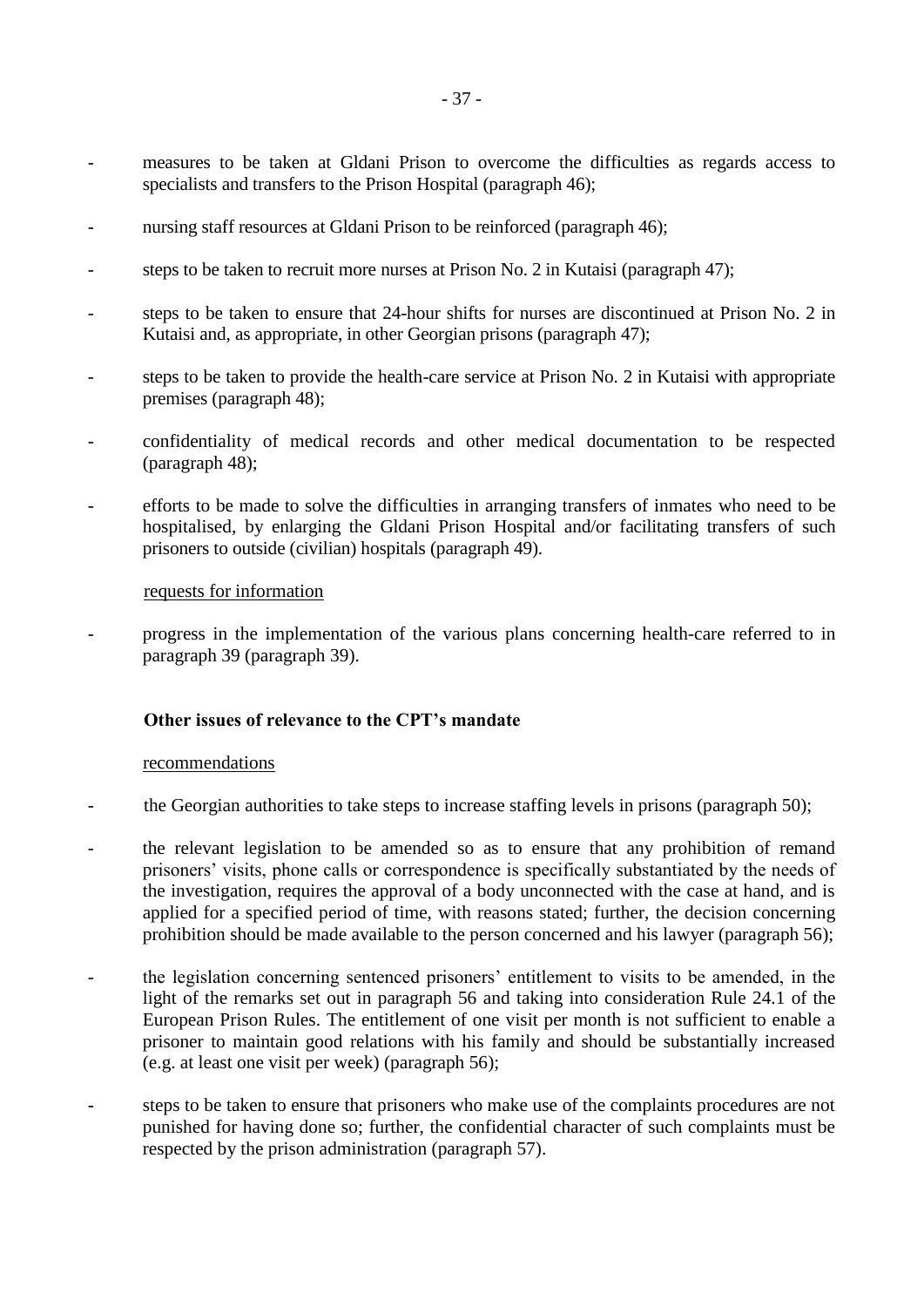#### comments

- the Georgian authorities are invited to consider adopting measures to favour the deployment of female staff throughout the Georgian prison system; in particular, mixed-sex staffing should be ensured in units for juveniles. Further, it is crucial that any unit holding female prisoners has female custodial staff in sufficient numbers at all times (paragraph 52);
- the management and staff of Gldani Prison should be determined and ready to intervene whenever necessary to ensure discipline and good order in the establishment, and to protect the rights of both the prisoners and the staff (paragraph 53);
- the recommendations in paragraphs 115 and 116 of the report on the 2010 visit, concerning contact with the outside world for prisoners placed in disciplinary cells and the role of prison doctors in the context of disciplinary procedures, remain fully applicable (paragraph 54).

#### requests for information

- observations of the Georgian authorities on the skills, profile and experience required of prison directors (paragraph 51);
- clarification of the issue of the wearing of uniforms by custodial staff (paragraph 52);
- updated information on the plans of the Ministry of Corrections and Legal Assistance as regards the prison inspection and monitoring mechanisms (paragraph 58).